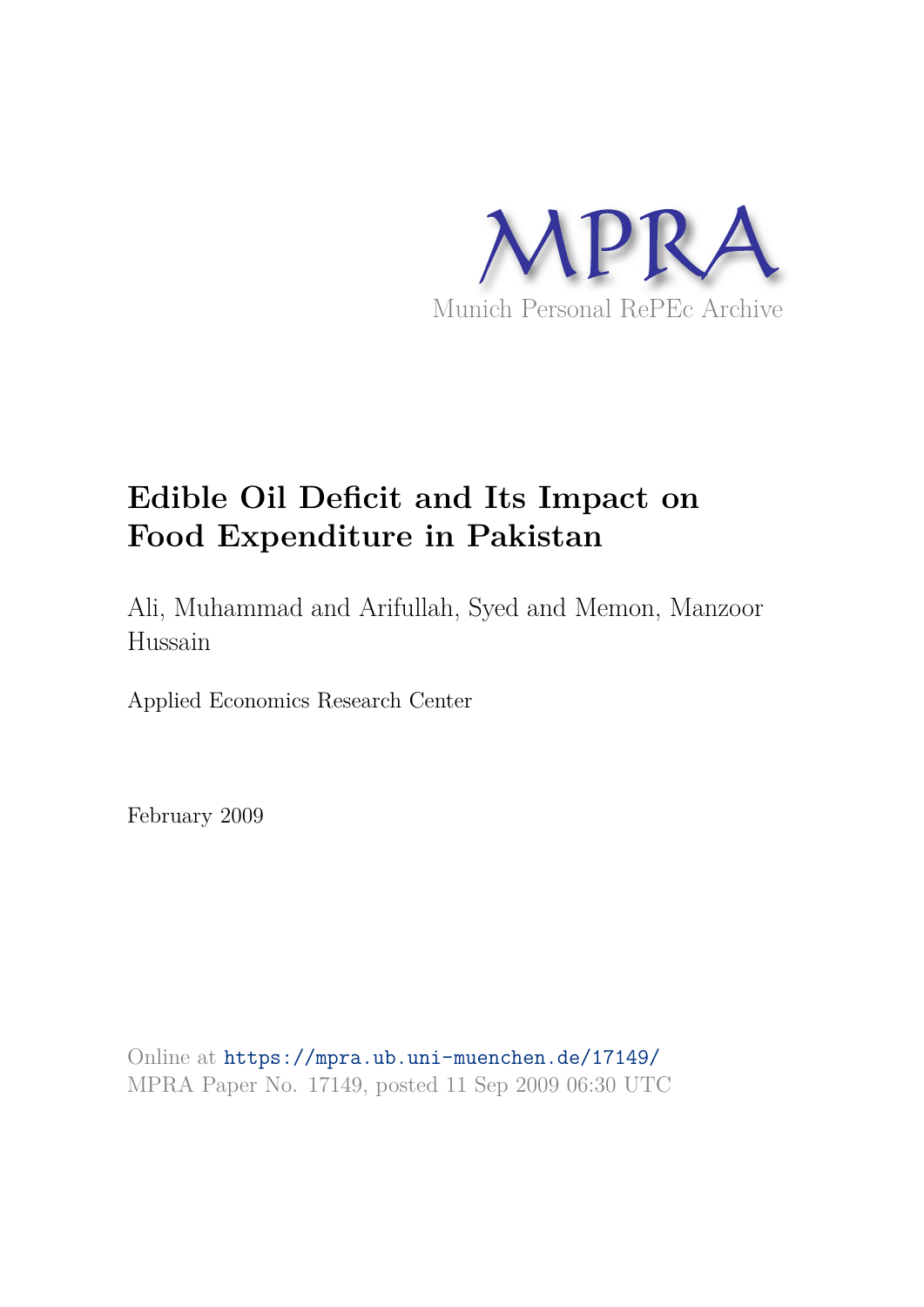# **"Edible Oil Deficit and its Impact on Food Expenditure in Pakistan"**

Muhammad Ali<sup>\*</sup>, Manzoor Hussain Memon<sup>\*\*</sup> and Syed Arifullah<sup>\*\*\*</sup>

# **Abstract**

This study is an attempt to analyze the impact of Edible Oil Deficit on Food Expenditure in Pakistan for the period 1971-2008. Edible oil deficit is one of the major concerns for the policy makers in Pakistan. Despite of having agriculture based economy; Pakistan is unable to fulfil her domestic demand of edible oil by local production. This situation forces the government to import edible oil and oil seeds from other countries. This import not only increases our balance of payment deficit but also it negatively affects the ability to finance the external debt repayments.

Autoregressive Distributed Lag model has been used to analyse the long run relationship amongst the variables. Other important determinants of food expenditure along with edible oil deficit were also used to check for their collective long run impact. It was found that long run negative relationship exists between edible oil deficit and food expenditure and hence the result derives the policy implication that there is a need to boost up the efforts in the agriculture sector to steadily increase the local production of oil seeds in the country. The relationship between the per capita GDP and food expenditure is found to be positive and significant with elasticity of 0.261 suggesting that 1 percent increase in per capita GDP will cause food expenditure to increase by 0.26 percent. The relationship between food subsidy and food expenditure is found to be insignificant suggesting that due to improper targeting and consumer's perception about quality and accessibility of subsidized food, Government's food support programs are not effective.

Keywords: Edible Oil, Production, Imports, Trade Deficit, Balance of Payments, International Trade, Oilseed Crops, Agriculture, Pakistan, Edible oil deficit, demand function, food, inflation, food inflation, household expenditure.

**JEL: I31, Q18, Q11, E23, D20, E00** 

Authors are M.Phil Students, (Applied Economics) at Applied Economics Research Centre (AERC), University of Karachi, Karachi

<sup>∗</sup> Muhammad Ali: alionline83@yahoo.com , ∗∗ Manzoor H. Memon: manzoorhmemon@yahoo.com

<sup>∗∗∗</sup> Syed Arifullah: s.arifullah@yahoo,.com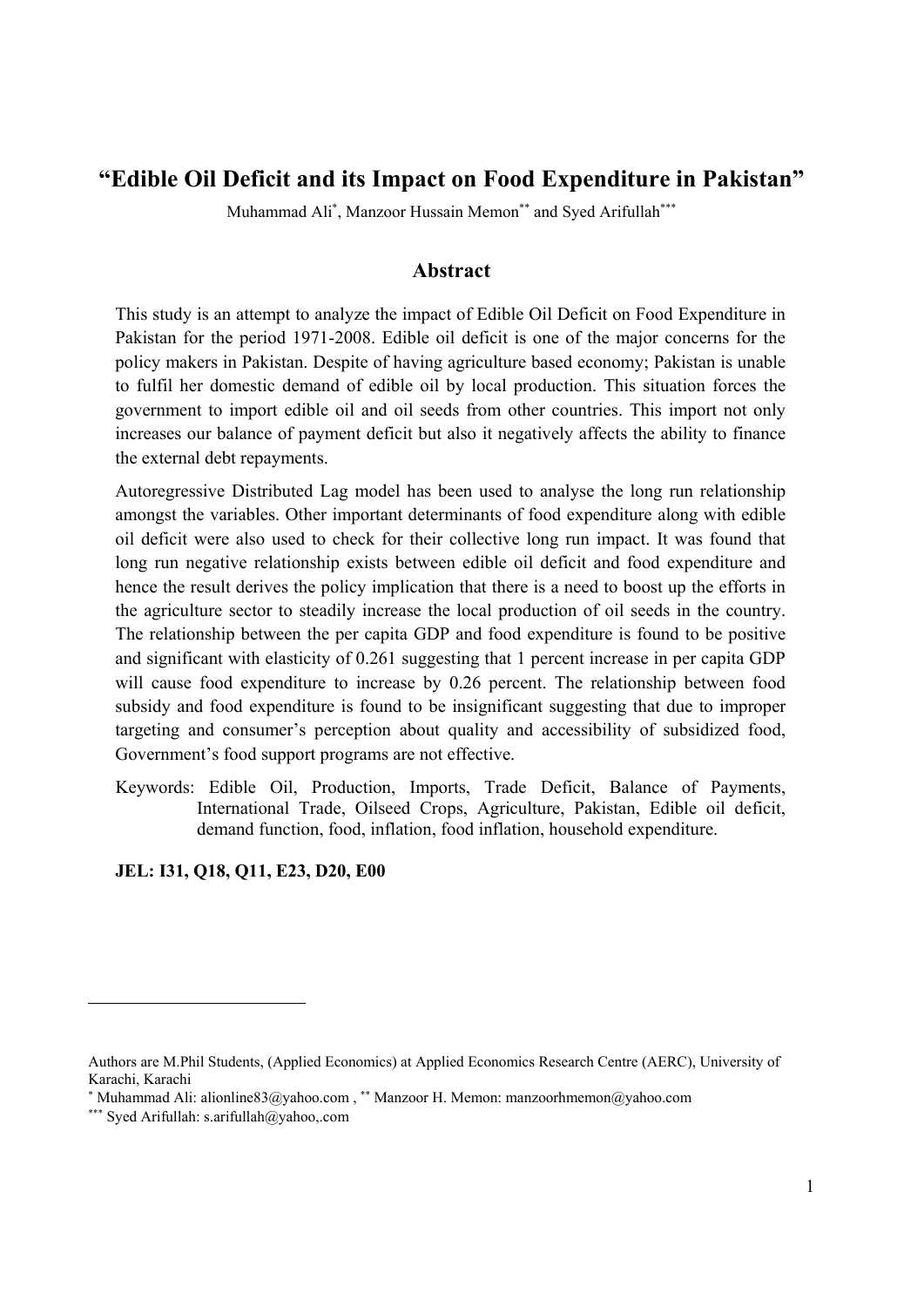#### **Introduction**

Pakistan, a developing country, is the sixth most populous in the world (U.S.Census 2008), whose demand is rising due to steady economic growth. Agriculture contributes 23 percent of the GDP, 42 percent of the total work force is employed to the agriculture sector and also contributes substantially to Pakistan's export earnings (Alam 2008). Agriculture Commodities and Textiles Products accounts for 62.6% of Pakistan's total exports. (Memon, 2008). Pakistan is the ninth largest producer of wheat, 12th largest producer of rice, 5th largest producer of sugarcane and 4rth largest producer of cotton among the top producers in the world as per statistics of FY05 (Memon *et al* 2008).

Despite overwhelmingly an agrarian economy, Pakistan is unable to produce edible oil sufficient for domestic requirements. Edible oil is considered a necessity in Pakistan and hence its demand is relatively inelastic. There are many reasons behind this shortcoming, for example, lack of awareness of farmers, ignorance of policy makers regarding oilseed crops, technological deficiency in oilseed production and smuggling to neighboring countries (Afghanistan in particular). The major crop responsible for 57 % of edible oil production is cotton seed which is primarily a fiber crop.

Indigenous production of edible oil is below the consumption levels with a very wide gap between the production and consumption. This gap is bridged through import of edible oil worth more than Rs. 45.0 billion<sup>1</sup> annually. Presently the oilseed production only meet about  $30\%$ <sup>2</sup> of the domestic requirements and the rest is covered with imports. The high dependency on imports not only exerts the pressure on balance of payment but also develops a close linkage between international price

<sup>&</sup>lt;sup>1</sup> Author's Estimates based on data from Agricultural Statistics of Pakistan

 $<sup>2</sup>$  Ibid</sup>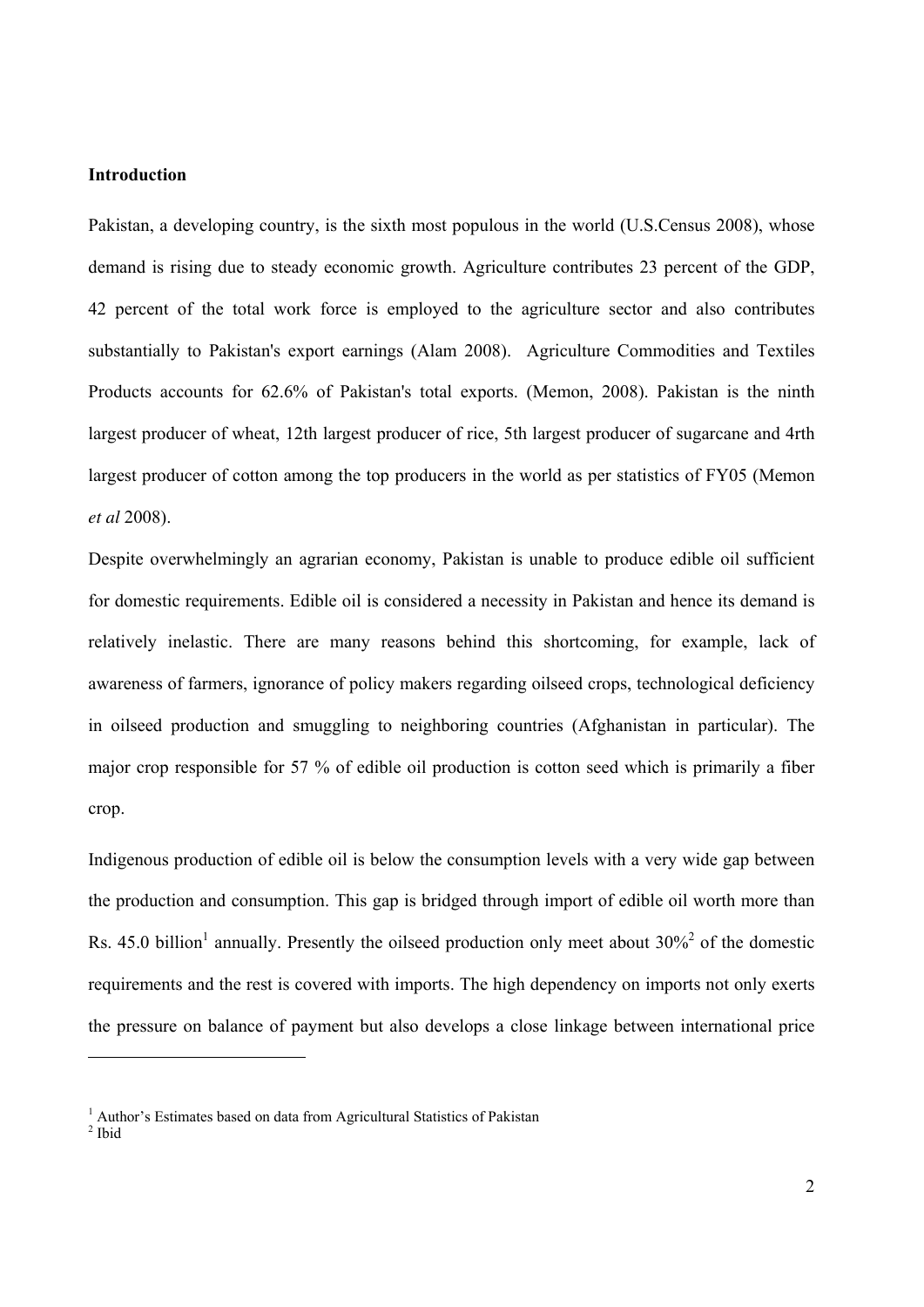shocks and edible oil price in Pakistan which is ultimately reflected in food expenditure. The common Pakistani food includes a significant quantity of edible oil which is the reason behind high consumption growth rates.

#### **Trends in n Edible Oil l Deficit**

At the time of independence Pakistan was self-reliant in edible oil but later on it began to import edible oil in small quantity to supplement domestic production. Since 1969-70, edible oil consumption began to grow at exorbitant rates and domestic production failed to coupe up with it as a result edible oil deficit started to grow (Chaudhry *et al*, 1998). e<br>h<br>il<br>t,

Figure 1 shows that after 1969-70, local supply was unable to match the consumption needs and therefore the two lines started separating from each other. After 1969-70 the gap between the two is increasing at a sharp pace. d<br>is



Increasing Gap between Demand and Domestic Production of Edible Oils **Figure 1**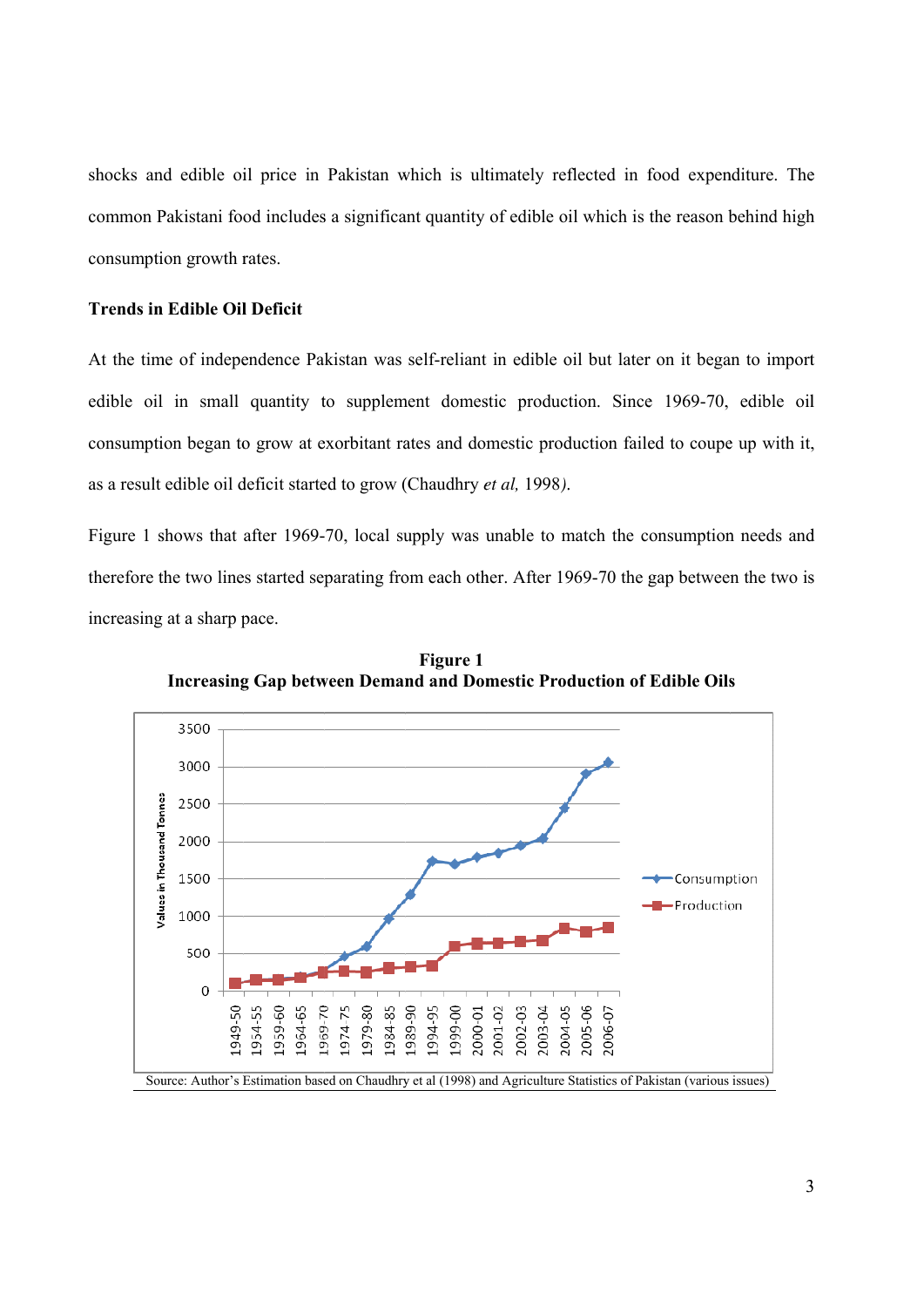The gap between demand and supply has been filled with edible oil imports. Pakistan's edible oil import bill is increased by  $1608$  times between 1959-60 and  $2008-09$ .<sup>3</sup> Since 1999-00, the import bill grew by 11.1% annually on average till 2008-09 which is significantly less than 21.2% reported by Chaudhry, Mahmood and Chaudhry (1998) for the period of 1959-60 to 1997-98.

One policy to deal with the increasing import bill of edible oil could be the tariff policy. Shivakumar *et al* (2007) found in their study for India that tariff had significant impact on vanaspati and edible oil household consumption however consumption of oilseeds remain unaffected.

# **Domestic Production of Edible Oil and Oilseeds**

Table-1 compares the production of oil seeds and extraction of edible oil from different oilseeds in 2006-07 and 2007-08. Cottonseed accounts for 57.5% and 51.3% of total oil production in FY07 and FY08 respectively. Sunflower accounts for 27.7% and 31.7% in FY07 and FY08 and share of Canola increased from 7.4% to 9.96% in FY08.

| <b>Crops</b>                                | 2006-07                 |                                           |                                    | $2007 - 08(P)$          |                                                          |                                    |
|---------------------------------------------|-------------------------|-------------------------------------------|------------------------------------|-------------------------|----------------------------------------------------------|------------------------------------|
|                                             | Area<br>(000)<br>Acres) | Production<br><b>Seed (000</b><br>Tonnes) | <b>Oil</b> (000<br><b>Tonnes</b> ) | Area<br>(000)<br>Acres) | <b>Production</b><br><b>Seed (000</b><br><b>Tonnes</b> ) | <b>Oil</b> (000<br><b>Tonnes</b> ) |
| Cottonseed                                  | 7599                    | 3890                                      | 478                                | 7547                    | 3568                                                     | 428                                |
| Rapeseed/Mustard                            | 628                     | 204                                       | 63                                 | 576                     | 172                                                      | 58                                 |
| Sunflower                                   | 937                     | 656                                       | 249                                | 1124                    | 696                                                      | 264                                |
| Canola                                      | 359                     | 180                                       | 65                                 | 402                     | 218                                                      | 83                                 |
| <b>Total Oil</b>                            |                         |                                           | 855                                |                         |                                                          | 833                                |
| Source: Economic Survey of Pakistan 2007-08 |                         |                                           |                                    |                         |                                                          |                                    |

Table-1: Area and Domestic Production of Major oil crops in Pakistan for FY 07 and FY 08

Safflower and Soya beans are also used for edible oil production but their contribution is so minute that has negligible impact on total oil production. Most of oil crops are low yielding so they were competed out by High Yielding Varieties (HYVs) of wheat, rice, maize and cotton. As a result

<sup>&</sup>lt;sup>3</sup> Author's estimates based on Agricultural Statistics of Pakistan (various issues)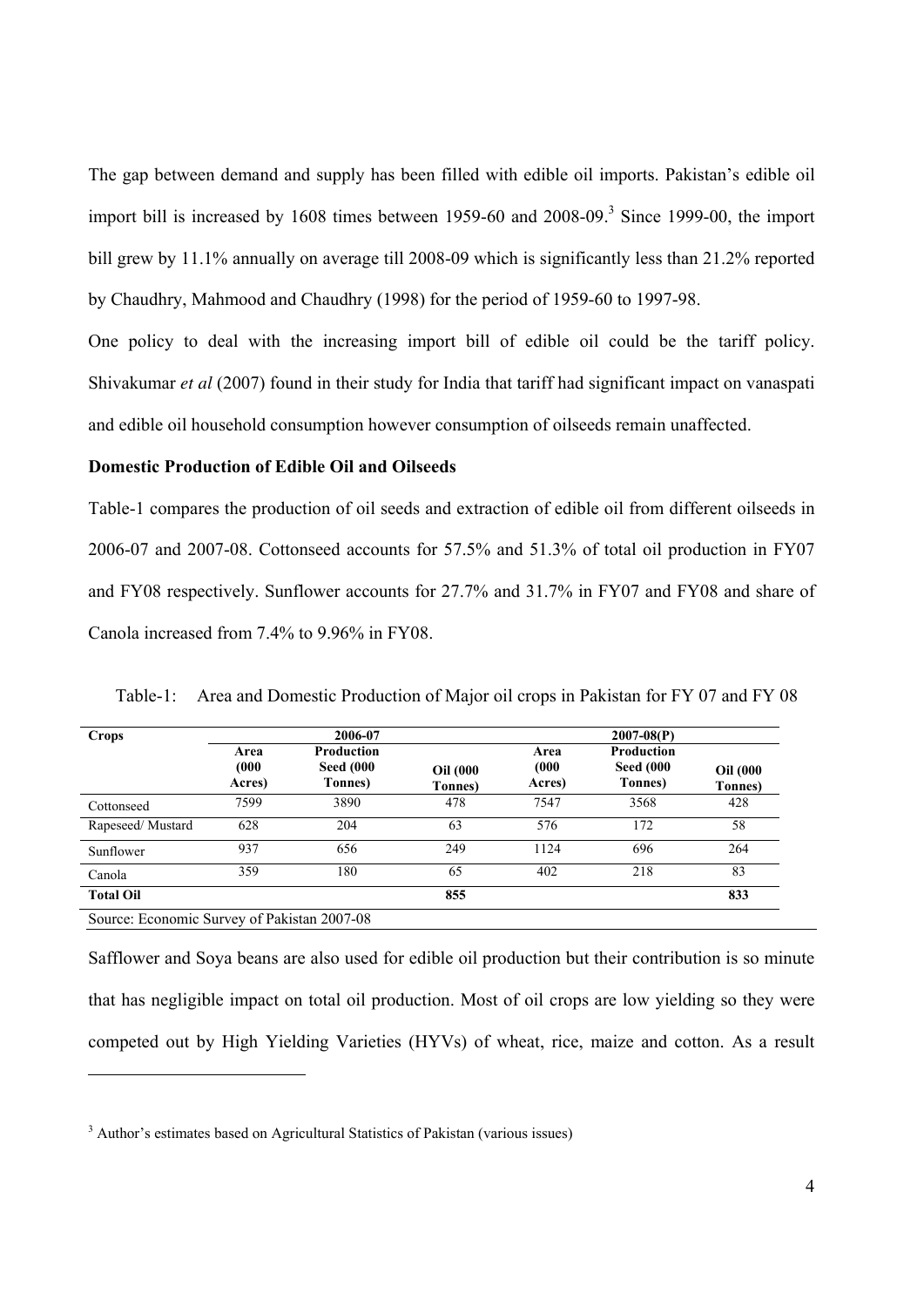cultivation area of oilseed crops fell consistently since 1960s (Chaudhry et al, 1998). Oils crops are suffered from different kinds of disincentives. The farmers do not get adequate support price for oilseed moreover farmer's access to the funds is very limited and in some cases the access is completely restricted. There is no price support system for oil crops as a result oil seed farmers faced low and uncertain market prices which acted as a disincentive to private investment. Major losses are incurred after the completion of harvest due to the improper market infrastructure. The private sector has announced to purchase sunflower seeds at Rs1200 per 40 kilogram this year against Rs900 per 40 kilogram last year. This increase in the purchase price of sunflower seeds (33%) apparently seems to give incentive to the farmers to bring more area under sunflower cultivation (Pakistan Chronicle, 2008).

# **Food Expenditure**

-

Food expenditure accounts for the major share of total household consumption expenditure in Pakistan. Out of total monthly household expenditure, on an average 50 percent<sup>4</sup> share goes to food expenditure. Social welfare is directly linked with the food intake of a person. Healthy food intake would increase the household welfare and consequently economy would be benefited through increase in productivity of human capital.

Davis *et al* (1983) found that household income and household size exerted a significant and positive impact on household monthly food expenditures. They also found that nutrition education played a key role in decreasing food expenditures.

Food expenditure represents a larger share of total expenditure by low-income households all over the world. Food Expenditure of a mid-income urban household is 90% less than that of high income

<sup>4</sup> Based on Economic Survey of Pakistan (various issues)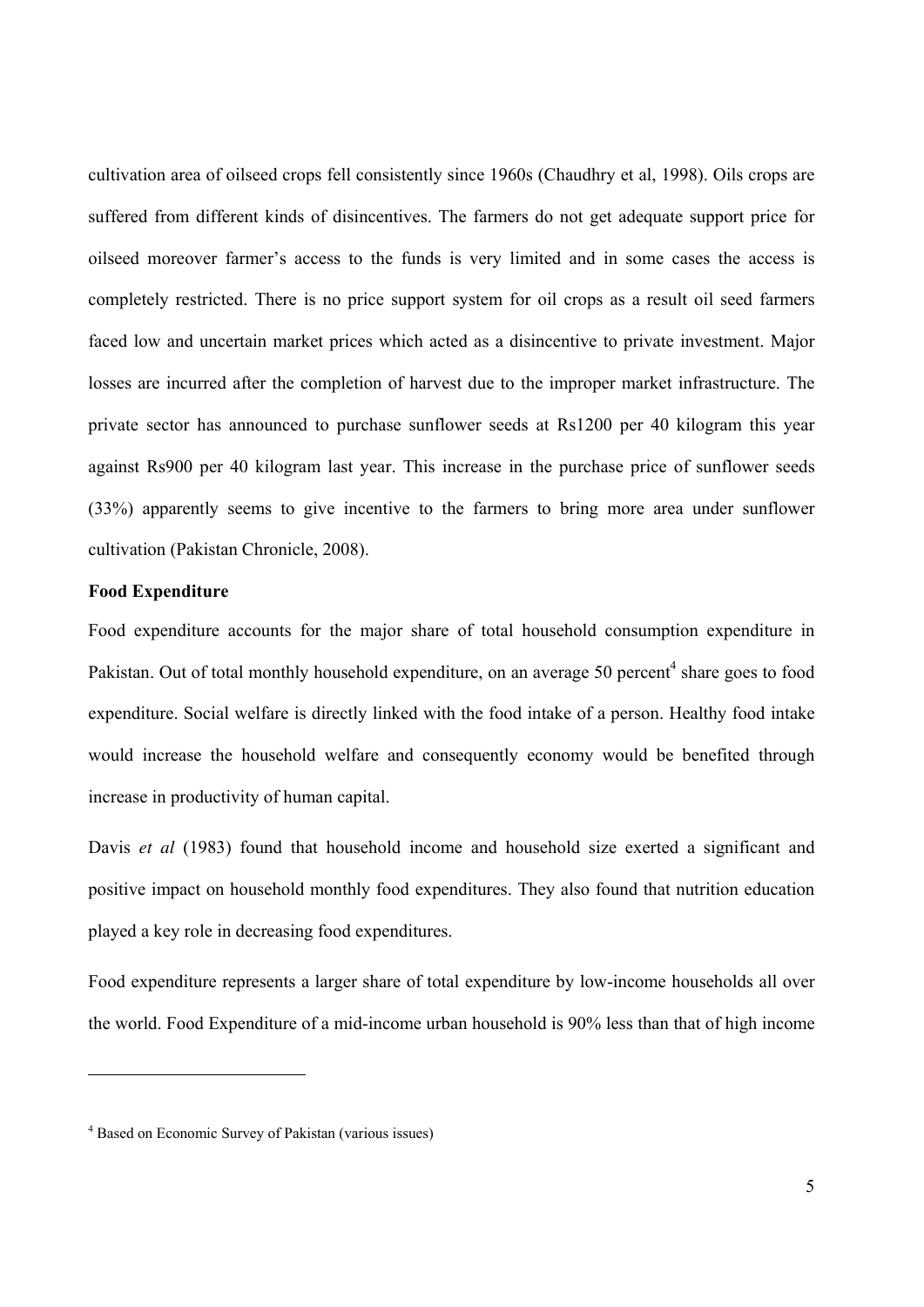household (Gale, 2006). In total food expenditures, food away from home i.e. expenditures at stores and expenditures in restaurants were significantly higher in wealthy households as compared to the households in lower income groups (Kirkpatrick, 2003). Similarly, Horton and Campbell (1990) noted, that low-income households spend their money on food efficiently by buying more economical brands of food items. Average consumption of food declines with the decline in income (Petrovici *et al* 2000). Since July 2007, prices of wheat flour have increased sharply all over Pakistan. In May 2008, prices of wheat flour had more than doubled in provinces with food-deficit compared to a year earlier (Food and Agriculture Organization, 2008).

In countries under lowest per capita income category, edible oil has significant proportion in household food expenditure. The impact of changes in demand, supply and prices of edible oil is much greater in such countries (Drewnowski *et al,* 1997).

#### **Food Subsidies**

Inadequate targeting of food subsidies benefits the higher income groups more in absolute terms than the poor because access to the subsidized food items is open to all, as a results, higher income groups increase the consumption of subsidized food (World Bank, 1999). Such inadequate targeting of food subsidies would have insignificant impact on their food expenditure. The policies need for greater attention to the affordability of nutritious foods for low-income groups. If the household has little to spend on food, it will be facing food selection constraint and consequently will purchase nutritionally undesirable food items because he cannot afford to buy better products (Kirkpatrick, 2003).

In case of Egypt, the food subsidies were not designed to serve the poor alone as the subsidized products were available to every consumer. Subsidy policies are intended to increase the living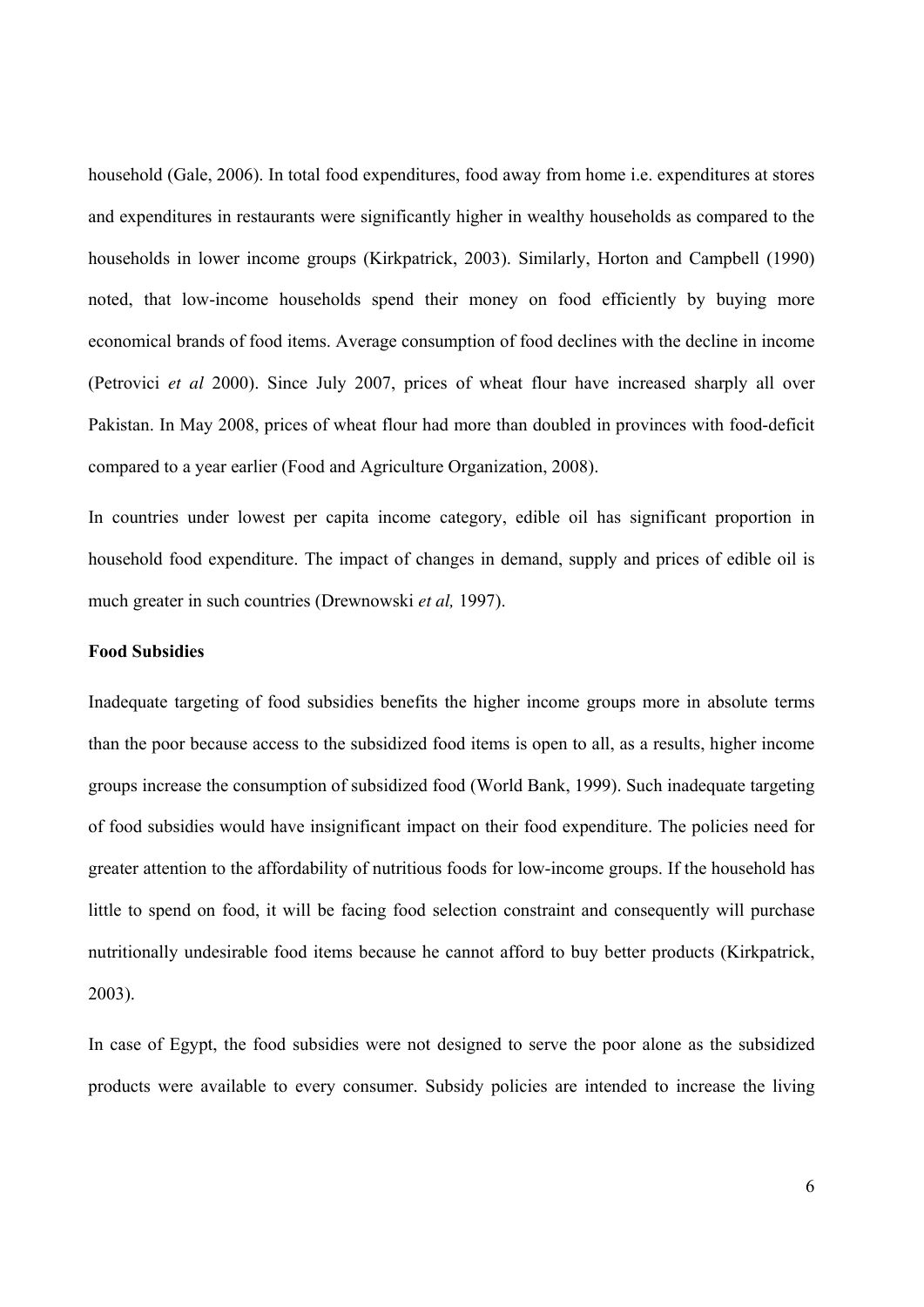standards of the poor but if the subsidized product would not reach the target consumer, the whole subsidy program would go waste (Gutner, 1999).

Higher food subsidies result in higher food expenditures especially in poor households in Kerala India. In Bangladesh the food subsidy did not have significant impact on food expenditures because most of the subsidy impact was on urban households as it was not feasible for government to reach poor rural households (Farrar, 2000).

This is evident from many countries that well targeted food subsidies increase the purchasing power of the target consumers. The impact is more significant on poor consumers because food constitutes large proportion of their total expenditure. In Pakistan, food subsidies had much more impact on urban poor as compared to rural poor (Andersen, 1988).

Due to cash constraints and cost of availing the subsidy, the poor do not always draw the full quota entitled to them. Study showed that despite of the availability of subsidized food items to all, their purchase decreased by different percentages for all households and purchase of non-subsidized food increase due to the perceived low quality of subsidized food (Khan, 1982).

In Pakistan, people have negative image about subsidized wheat flour due to which in a mild targeting effect have resulted. The government, in return, has to publicize its efforts to maintain high quality in the subsidized foods (Rogers, 1978).

The State Bank of Pakistan (SBP) has proposed revamping of food subsidy program for lowincome groups and in order to make it effective, the involvement of private sector has been suggested. According to the SBP, since food prices are likely to remain high in the medium-tolong-term, the structure and implementation plan of the food subsidies for low-income groups should be revamped so that the targeted groups get maximum benefit out of it (Dawn, 2008).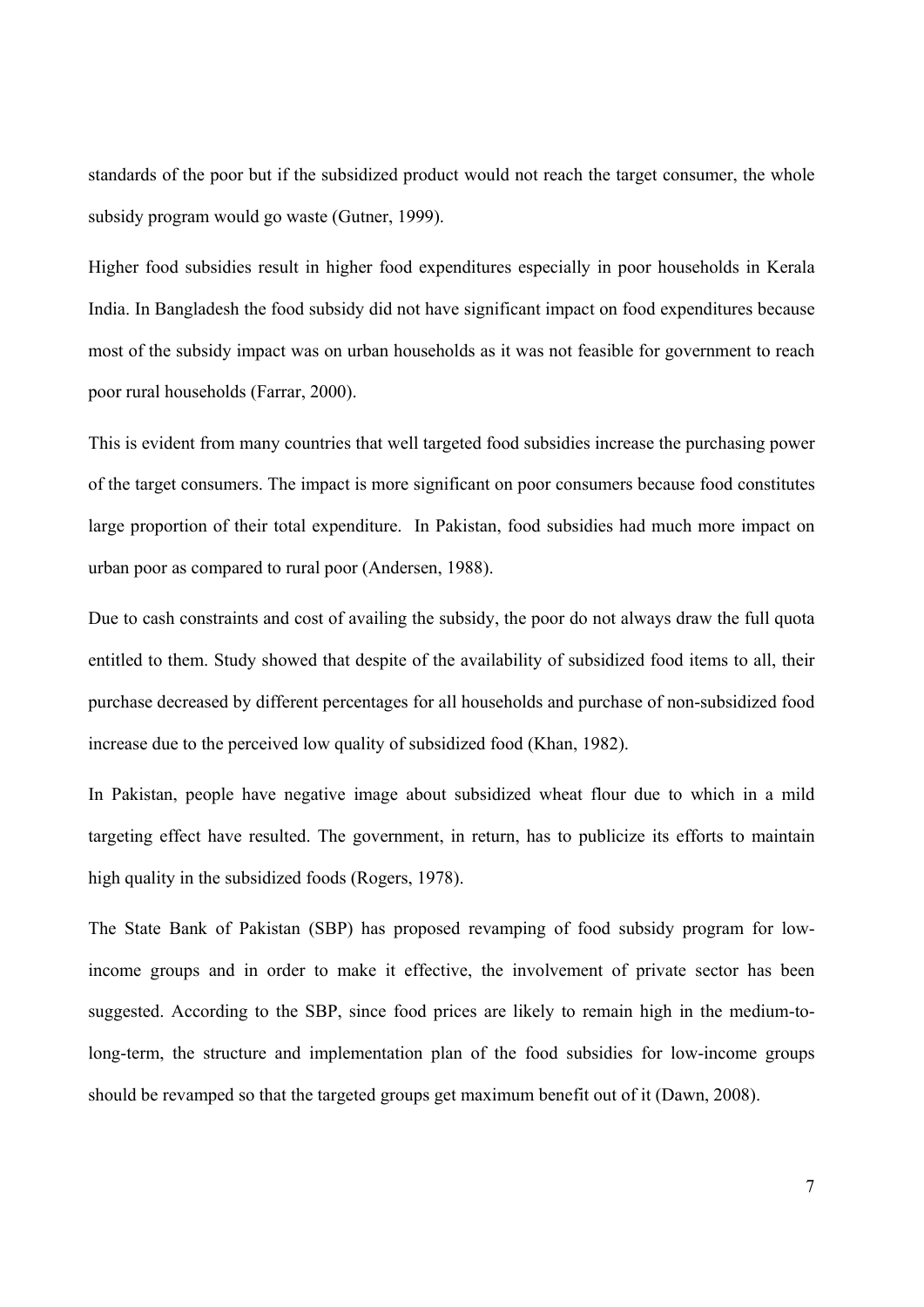#### **Objective and Scope of the study**

Primary objective of the study is to derive the relationship between edible oil deficit and food expenditure in Pakistan. Hypothesis of the study is designed as follows:

#### *Ho = Edible Oil Deficit Positively Affects Food Expenditure in Pakistan*

The study is unique in its nature and no such work has been done on this issue. This study will highlight the welfare impact of edible oil deficit, thus it will provide a direction not only to the policy makers but also to the researchers for future research in related issues.

### **Data and Methodology**

Data has been taken in nominal form from various issues of Economic Survey of Pakistan, Pakistan Statistical Year Book, Household Integrated Economic Survey of Pakistan, Pakistan Demographic Survey, Annual Budget Statements and Federal Bureau of Statistics of Pakistan; for the period 1972-2008.

In order to test the hypothesis of this study, different econometric techniques were used. Time series data usually suffer from the unit root problem thus involving a serious violation of assumptions of ordinary least square method of estimation. Keeping this in view, the data was first checked for stationarity before applying conventional Ordinary Least Square method of estimation. Augmented Dicky-Fuller (ADF) test uses following equation to test whether there is unit root in the time series:

$$
\Delta y_t = \beta_1 + \beta_1 t + \alpha y_{t-1+} \gamma \sum \Delta y_{t-1+} \varepsilon_t
$$
\n(1)

Where  $\varepsilon_t$  is white noise error term and t represents time trend. The null hypothesis in ADF test is that variable has unit root.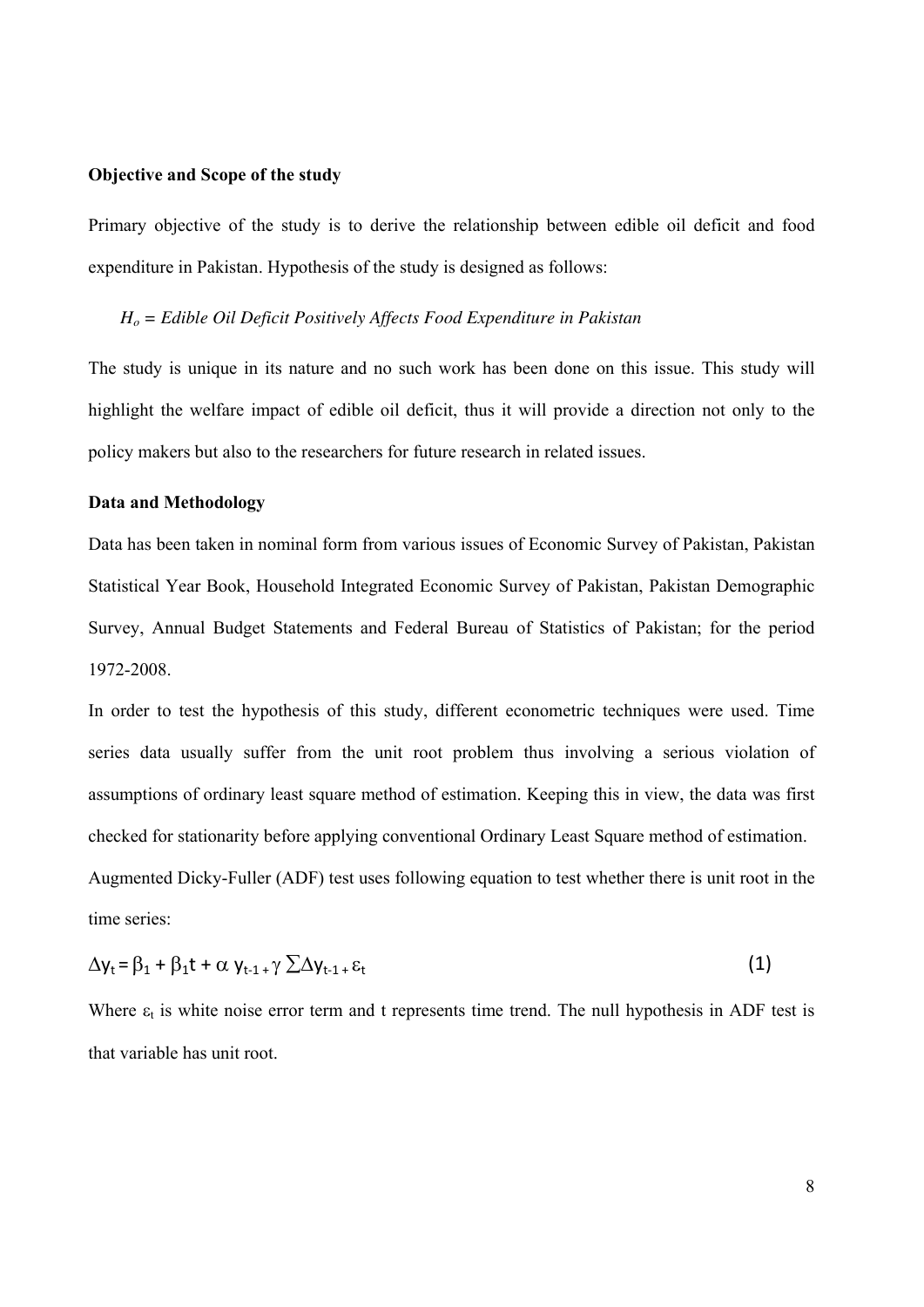In addition to ADF, the Phillips -Perron (PP) [1988] unit root test is also used in the study, which is a nonparametric system of controlling for serial correlation while testing for the stationarity of variables. The PP method estimates the following equation:

$$
Y_{t} = \dot{\alpha}_{0} + \dot{\alpha}_{1} y_{t-1} + \dot{\alpha}_{2} (t - \frac{n}{2}) + \dot{\epsilon}_{t}
$$
 (3)

Where  $Y_t$  is the corresponding time series, n is the number of observations and  $\epsilon_t$  is the error term. The null hypothesis of a unit root is H<sub>0</sub>:  $\dot{\alpha}_1$  =1.

After testing for stationarity our next step would be to investigate the long run and short run relationship between the variables. There are several econometric techniques available to study such relationship. Uni-variate co-integration includes Engle-Granger (1987) and Fully Modified Ordinary Least Squares (FMOLS) of Philips and Hansen (1990); and multivariate co-integration techniques includes Johansen (1988); Johansen & Juselius (1990); and Johansen's (1995). Although these tests are most commonly used to test for con-integration but in recent years, the Autoregressive Distributed Lag (ARDL) model approach, developed by Pesaran and Shin (1996 and 1988), Pesaran *et. al.* (1996) and Pesaran *et. al.* (2001), has become more popular and preferred to other conventional co-integration approaches.

The ARDL technique has become so popular particularly because it can be applied irrespective of the order of integration i.e. purely I(0), purely I(1) or mutually co-integrated (and in small samples) while other cointegration techniques require all variables be of equal degree of integration i.e. either purely I(0) or I(1) (and large samples). All the variables are assumed to be endogenous in the said approach. In this study we employed the Pesaran *et. al.* (2001) approach to investigate the existence of a long-run relationship in the form of unrestricted error correction model for each variable as follows: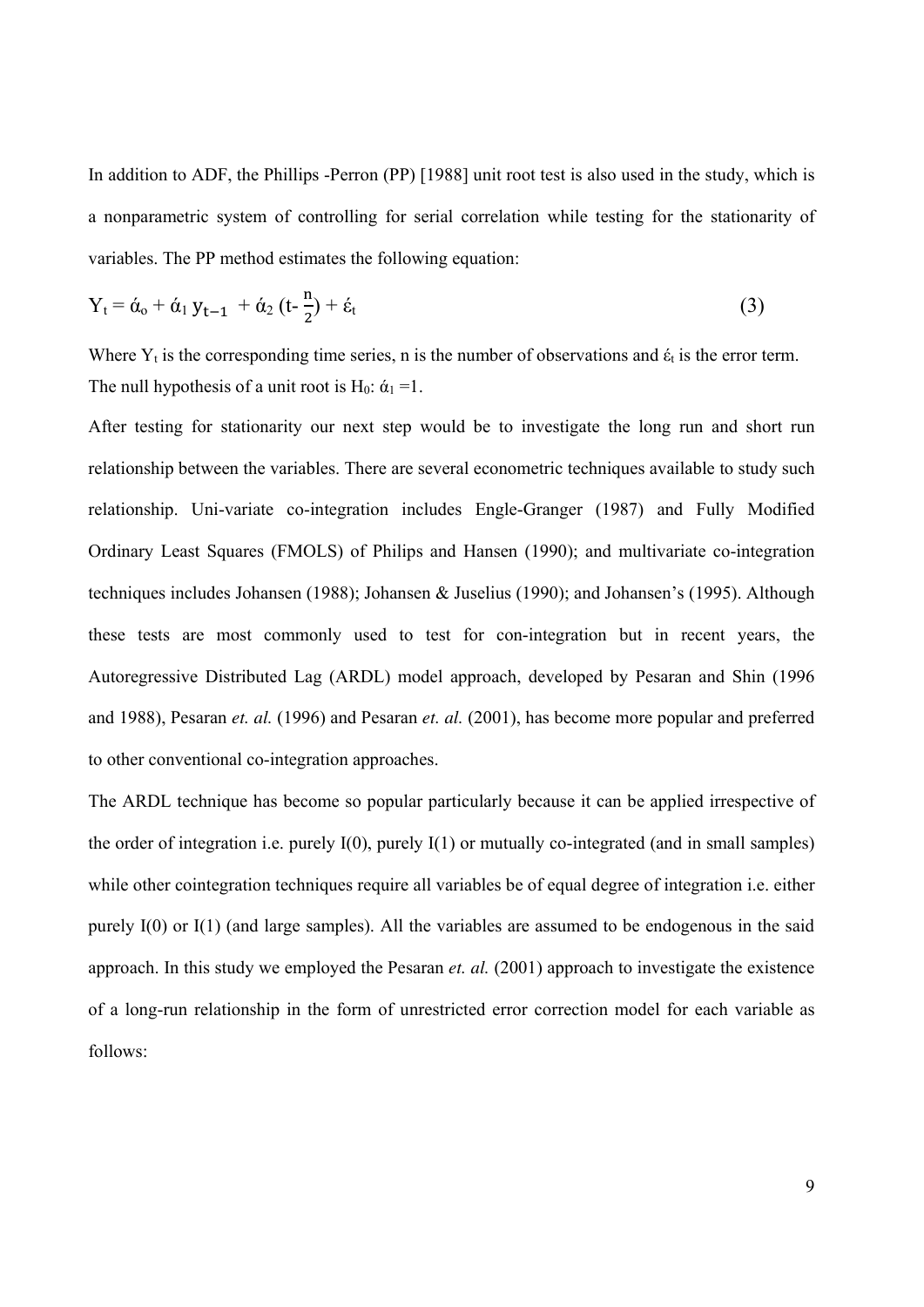∆݈݊ܧܨܺܲ<sup>௧</sup> ൌ ߙଵ ߚଵ∆݈݊ܧܨܺܲ௧ି ୀଵ ି௧ܨܧܦܧ݈݊∆ଶߚ ୀ ି௧ܲܦܩܥ݈݊ܲ∆ଷߚ ୀ ି௧ܤܷܵܨ݈݊∆ସߚ ୀ ߛଵ∆݈݊ܧܨܺܲ௧ିଵ ߛ<sup>ଶ</sup> ∆݈݊ܨܧܦܧ௧ିଵ ߛଷ∆݈݊ܲܦܩܥܲ௧ିଵ <sup>ସ</sup>ߛ ∆݈݊ܨܷܵܤ௧ିଵ ߝ<sup>௧</sup> … … … … … … … … … … … … … … … … … … … … … … . . ሺ4ሻ

Where lnFEXP is the per capita food expenditure in natural log, lnEDEF is the edible oil deficit in natural log form, lnFSUB is the food subsidy in natural log, lnPCGDP is the per capita GDP in natural log and  $\varepsilon_t$  is the white noise error term. The parameters  $\gamma_i$  where  $i = 1, 2, 3, 4$  are the corresponding long-run multipliers,  $β<sub>i</sub>$  where i=1, 2, 3, 4 are the short dynamic coefficients of the underlying ARDL model. We test the null hypothesis of no cointegration i.e. H<sub>o</sub>:  $\gamma_i = 0$  or  $\gamma_1 = \gamma_2$  $=y_3 = y_4 = 0$  in equation 4, against the alternative using the F-test with critical values tabulated by Pesaran and Pesaran (1997) and Pesaran *et al* (2001).

If there is evidence of long-run relationship in the model then in order to estimate the long run coefficients, the following long-run model will be estimated:

݈݊ܧܨܺܲ<sup>௧</sup> ൌ ߙଵ ߚଵ݈݊ܧܨܺܲ௧ି ୀ ି௧ܨܧܦܧ݈݊ଶߚ ୀ ି௧ܲܦܩܥ݈݊ܲଷߚ ୀ ି௧ܤܷܵܨ݈݊ସߚ ୀ ߤ<sup>௧</sup> … … … … … … … … … … … … … … … … … … … … … … . . ሺ5ሻ

If we find the evidences of long run relation then in the 3rd step we utilize the following equation to estimate the short run coefficients:

∆݈݊ܧܨܺܲ<sup>௧</sup> ൌ ߙଵ ߚଵ∆݈݊ܧܨܺܲ௧ି ୀଵ ି௧ܨܧܦܧ݈݊∆ଶߚ ୀ ି௧ܲܦܩܥ݈݊ܲ∆ଷߚ ୀ ି௧ܤܷܵܨ݈݊∆ସߚ ୀ ߮ଵܯܥܧ௧ିଵ ߜ<sup>௧</sup> … … … … … … … … … … … … … … … . . ሺ6ሻ

10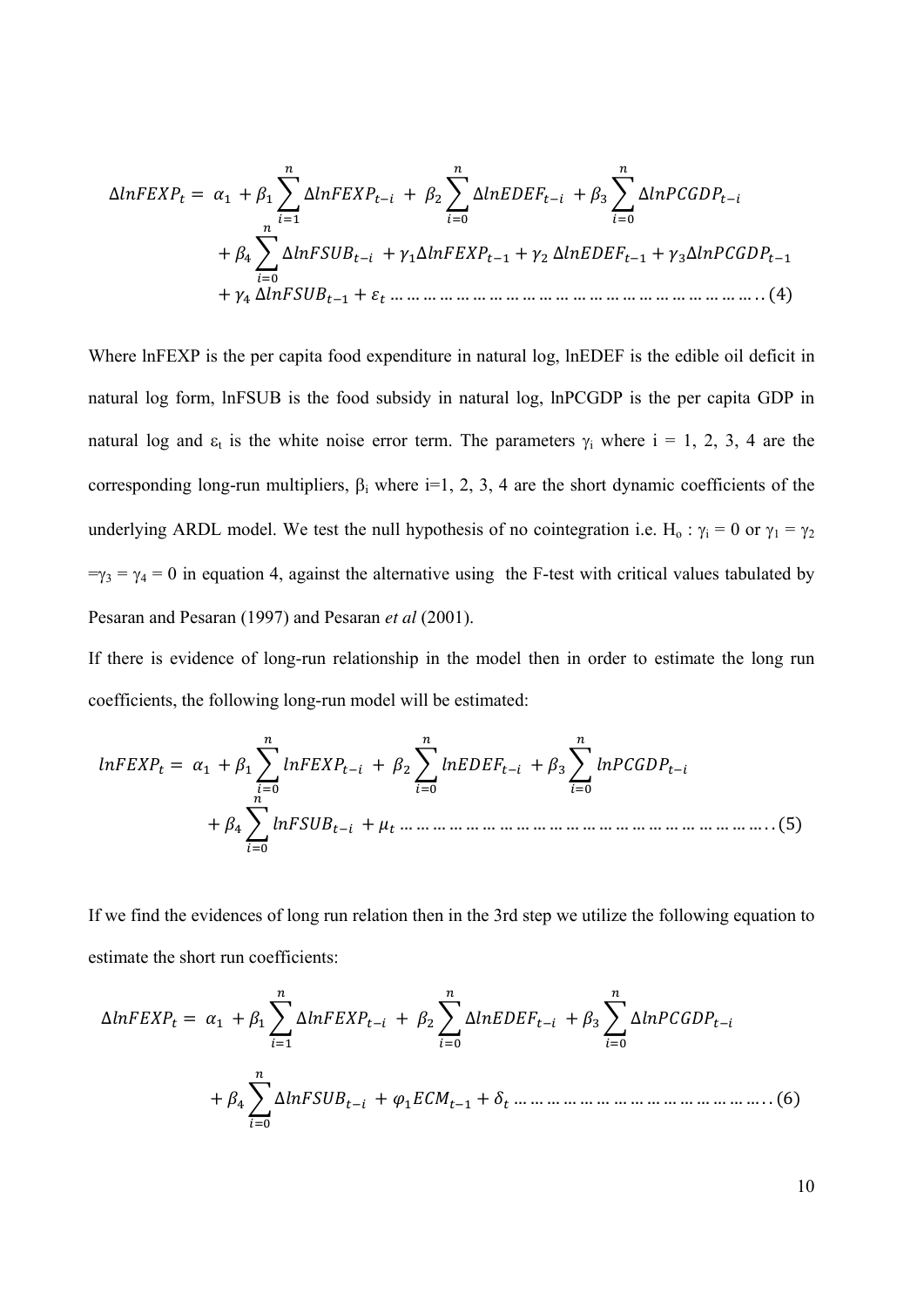Where  $\varphi_1$  is the error correction term in the model which indicates the pace of adjustment towards long run equilibrium following a short run shock. ECM  $_{t-1}$  represents the error correction term derived from long-run con-integration equation through a newly developed technique of ARDL  $\beta_i$ (i=1, 2, 3, 4) are constant terms, and  $\delta_i$  is the serially uncorrelated random disturbance term with  $\beta_i$ (i=1, 2, 3, 4) are constant terms, and  $\delta_i$  is the serially uncorrelated random disturbance term with mean zero. Long-Run relationship can also be verified through the model specified in equation (6), with the significance of the lagged ECM by t-test.

The ARDL approach involves two steps for estimating the long run relationship (Pesaran *et. al.*, 2001), first step is to investigate the long run relationship among the variables specified in the equation, and the second step is to estimate short run causality. The second step is only applied when existence of long run relationship is found in the first step (Narayan *et. al.* 2005). Two sets of asymptotic critical values are provided by Pesaran and Pesaran (1997) and Pesaran et. al. (2001) The first set assumes that all variables are  $I(0)$  while the second based on the assumption of  $I(1)$ . The null hypothesis of the no cointegration will be rejected if the calculated F-statistic is greater than the upper bound critical value, implying that there exists long run relationship among the variables. If the computed statistics are less than the lower bound critical values, we cannot reject the null hypothesis. Lastly, if the computed F-statistics falls within the two bound critical values discussed above, the result will be inconclusive. 1sm, ed<br>of<br>). eret<br>et<br>eset<br>et

In addition to the ARDL approach for the investigation of a long run relationship between the variables in multivariate models, the Johansen cointegration technique will also be used in this study<sup>5</sup>. Johansen (1988) and Johansen and Juselius (1990) presented the method to estimate the maximum likelihood estimators in multivariate models (Yuan M. *et al*, 1994). They also present

5 Brooks C C. (2002)

l

l

l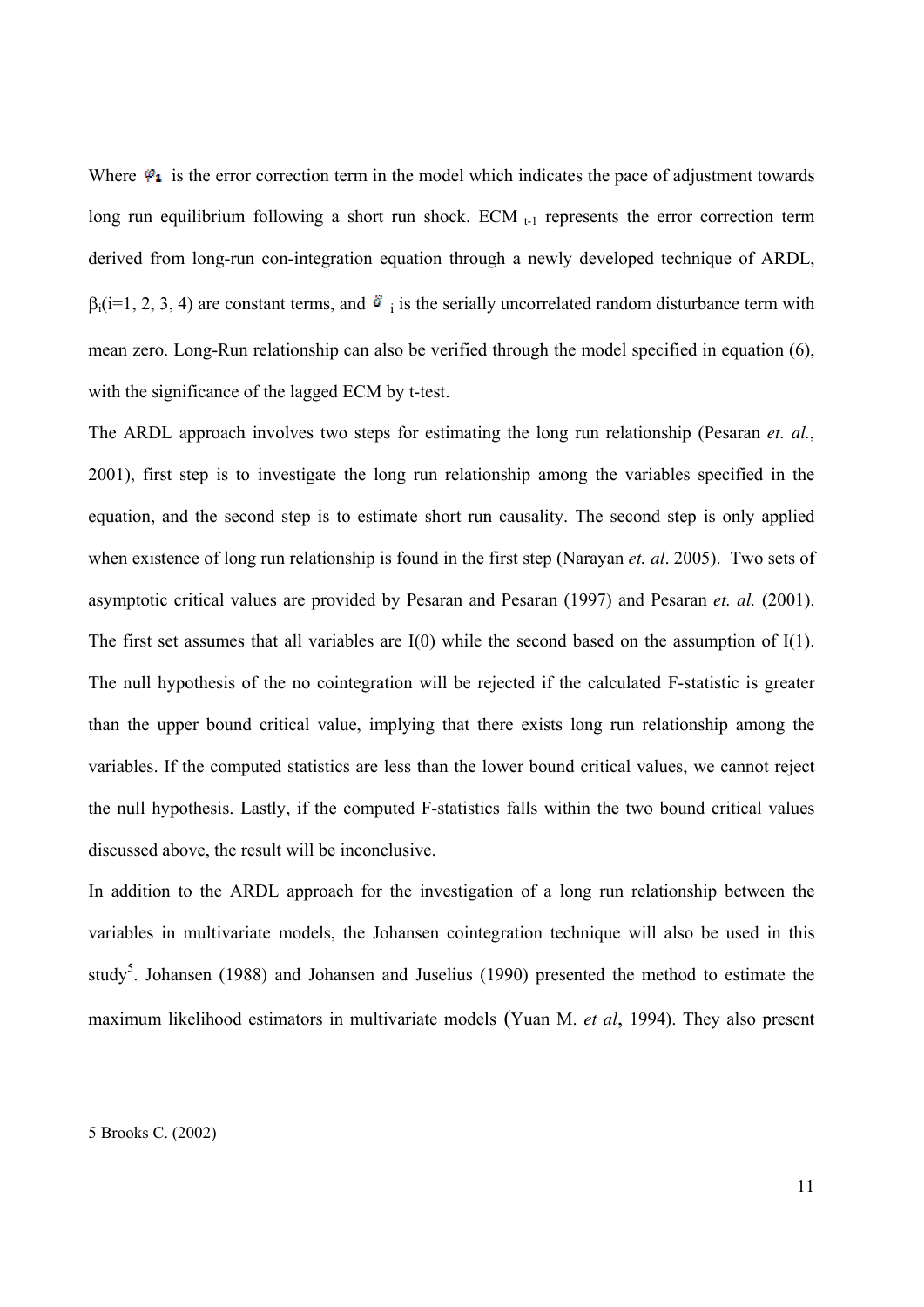two likelihood ratio tests, one based on maximal eigenvalue with Ho that the number of cointegrating vectors is less than or equal to r against the H1 of r+1 co-integrating vectors and other test based on trace test with the same null hypothesis and H1 that there are at least r+1 cointegrating vectors. In order to apply Johansen cointegration technique, it is necessary that the variables should be stationary at I(1) (Ahlgren N. et al, 2002).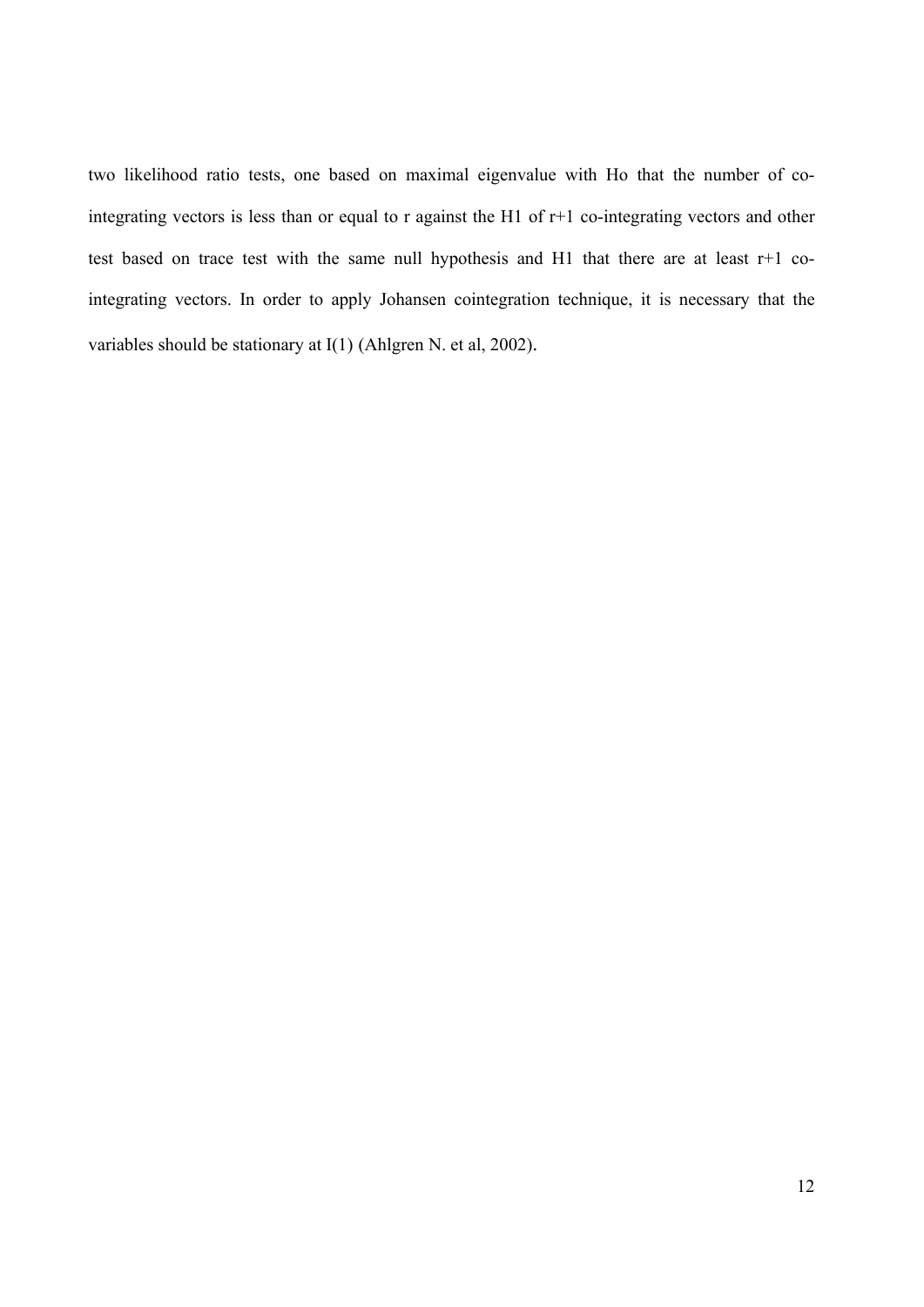#### **Empirical Results**

In order to check for non-stationarity problem in the variables, Unit root test were applied at level and 1st difference. Results of the unit root test are shown in Table-1. Using ADF test we found mixed results in level form but all variables were found to be stationary at 1st difference.

| Table-2:       |                 | Unit Root Test Results |                        |                            |
|----------------|-----------------|------------------------|------------------------|----------------------------|
| Variables      | <b>ADF TEST</b> |                        | <b>Phillips-Perron</b> |                            |
|                | Level           | Difference             | Level                  | 1 <sup>st</sup> Difference |
| InFEXP         | $-479*$         | $-3.92**$              | $-295$                 | $-3.99**$                  |
| <b>lnFSUB</b>  | $-2.05$         | $-5.63*$               | $-221$                 | $-5.63*$                   |
| <b>InPCGDP</b> | $-3.66**$       | $-5.59*$               | $-4.27*$               | $-14.8*$                   |
| lnEDEF         | $-3.32***$      | $-995*$                | $-5.37*$               | $-10.83*$                  |

\* shows significance at 1% level, \*\* at 5% level, \*\*\* at 10% level

Our next step would be to identify the optimum lag order for co-integration. Table-3 compares the results of four different criterions for optimum lag selection. Both SC and LR statistic suggest that we should not go for more than one lag because of small sample size.

| Table-3: | <b>Optimal Lag Selection</b> |              |              |
|----------|------------------------------|--------------|--------------|
| Lag      | AIC                          | SC.          | HQ           |
|          | $-7.510061*$                 | $-7.323235*$ | $-7.450294*$ |
|          | $-6.876326$                  | $-5.942194$  | $-6.577489$  |
|          | $-6.465071$                  | -4.783635    | $-5.927165$  |
|          | $-5.841493$                  | $-3.412751$  | $-5.064517$  |

\* indicates lag order selected by the criterion

SC: Schwarz Criterion, HQ: Hannan-Quinn Information Criterion

We can see from Table-3 that according to all the three criteria of optimal lag selection, lag 0 is the optimal lag for error correction representation of ARDL model. However, since the model is Autoregressive (i=1 for endogenous variable), we must use first lag of the dependent variable in the equation.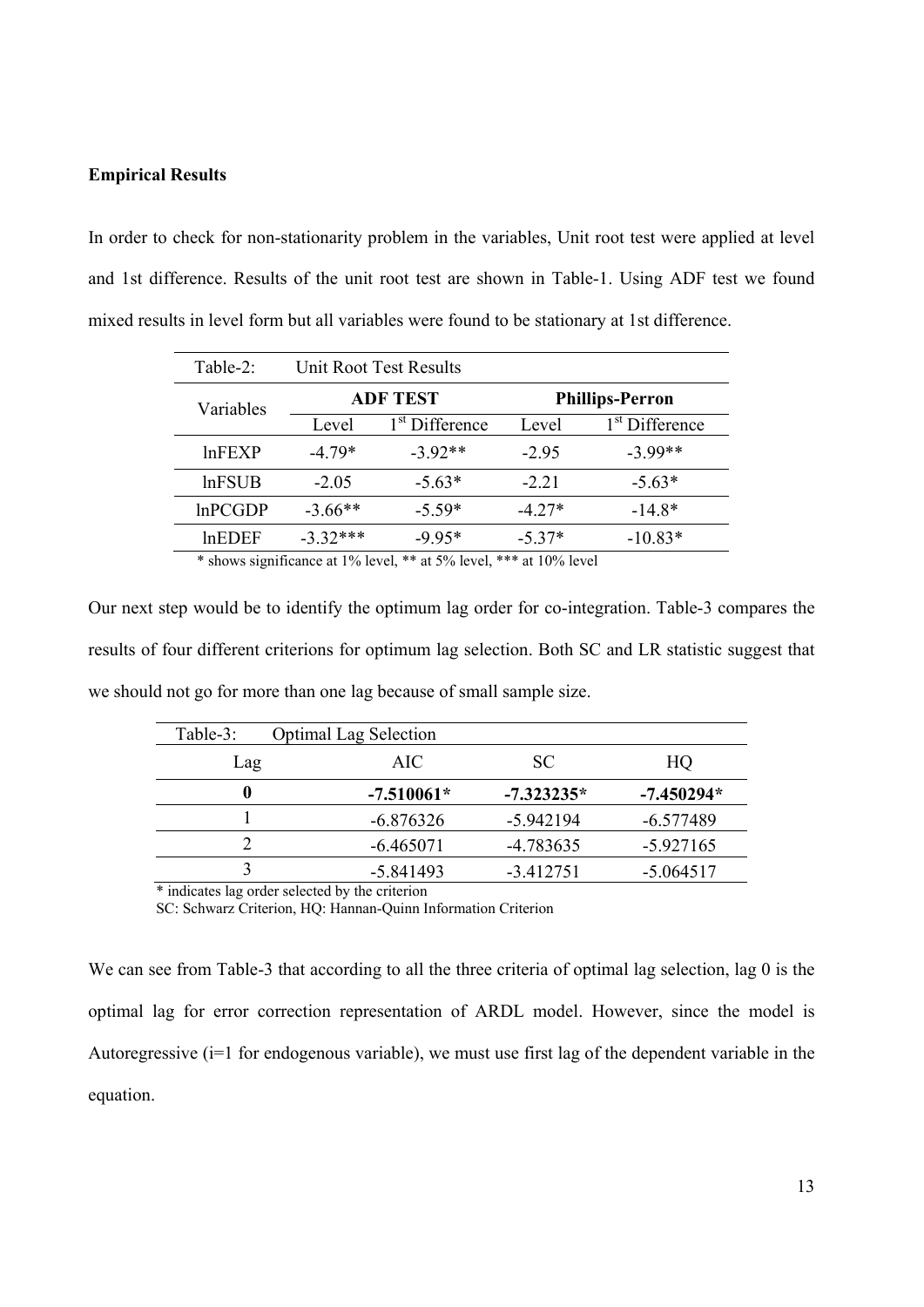Analyzing the results of unit root tests and optimum lag selection criteria, our next step would be to apply ARDL approach to check for the long run relationship amongst the variables. Results of the test are given in Table-4.

| Table-4:<br>Bound Testing for Co-integration |                       |                                   |                  |                      |  |
|----------------------------------------------|-----------------------|-----------------------------------|------------------|----------------------|--|
|                                              |                       |                                   |                  |                      |  |
|                                              | Dependent Variable(s) |                                   | <b>Wald Test</b> |                      |  |
|                                              | <b>AFEXP</b>          | $F(4, 25) = 6.82$<br>$P = 0.0007$ |                  |                      |  |
| <b>Critical Value</b>                        |                       | Pesaran <i>et al</i> $(2001)^1$   |                  | Narayan P $(2005)^2$ |  |
|                                              | Lower Bound           | <b>Upper Bound</b>                | Lower Bound      | <b>Upper Bound</b>   |  |
| $1\%$                                        | 5.37                  | 6.36                              | 6.38             | 7.73                 |  |
| $5\%$                                        | 4.01                  | 5.07                              | 4.568            | 5.795                |  |
| 10%                                          | 347                   | 4.45                              | 3.80             | 4.888                |  |

 $*(**)$  Significant at 5% (10%), according to Pesaran et. al., 2001

<sup>1</sup> Table CI (V): Unrestricted Intercept & Unrestricted Trend, (Pesaran et. al. 2001, 301)

<sup>2</sup> Table CI (V): Unrestricted Intercept & Unrestricted Trend, (Narayan, 2005, 1990)

Results presented in Table-4 shows that according to critical values developed by Pesaran et al (2001), there is a long run relationship amongst the variables as Wald test F-statistic is greater than the upper bound of 1% critical value proving that there is long run relationship amongst the variables. According to critical values of Narayan P (2005), wald test F-statistic is greater than the upper bound of 5% critical value, verifying the result from Pesaran stats i.e. long run relationship exists amongst the variables. We can also verify from error correction model of ARDL for long run relationship using the coefficient of ECM(-1). If the coefficient has negative sign and it is statistically significant then we can say that long-run relationship exists between variables.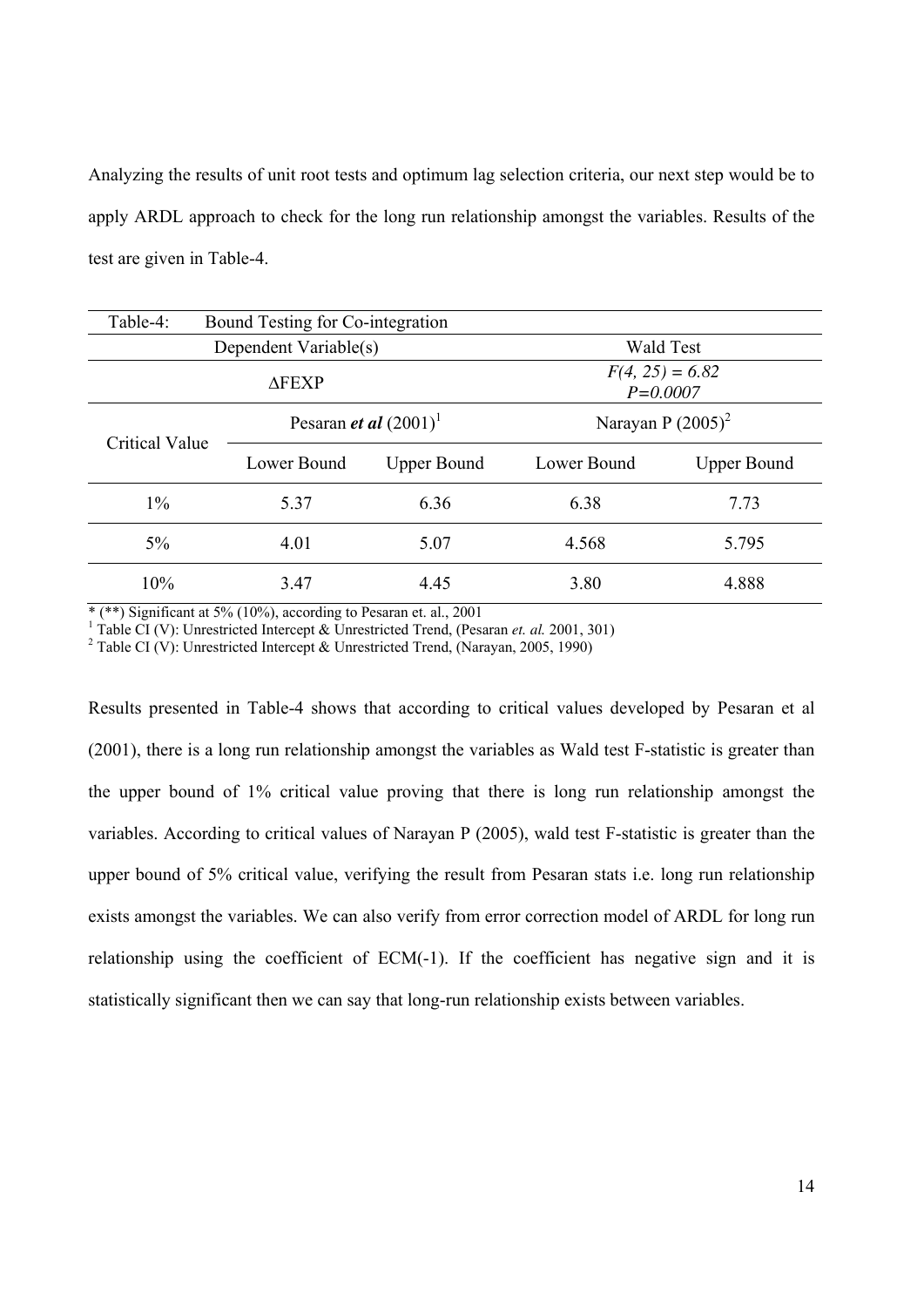| Coefficient | Prob-value |
|-------------|------------|
| $-0.148$    | 0.087      |
| 0.537       | 0.482      |
| 0.261       | 0.004      |
|             |            |
|             |            |
|             |            |

**Dependent Variable LNFEXP** 

Table-5: Estimated Long Run Coefficients using the ARDL Approach<sup>6</sup>

Long-run coefficients presented in Table-5 suggest that Edible oil deficiency had significant and negative relationship with Food Expenditure because of the inefficiency in domestic edible oil production. The coefficient suggests that with 1% increase in edible oil deficit, food expenditure would decrease by 0.14 percent. Countries from which the edible oil and oilseeds have been imported are much more efficient than Pakistan's domestic industry for edible oil and hence, due to low cost of production, they sell us at a price lower than local market price but relying on imports would multiply the import bill in the long run which would exert pressure on balance of payments. Hence in the longrun, both consumer and producer will suffer. Per-Capita GDP has significant and positive long run relationship with Food Expenditure suggesting that higher income per member of a household will lead to higher food expenditure; especially in poor households due to the shift in quality of food consumed (Kirkpatrick, 2003). Interestingly, coefficient for Food Subsidy (in natural log) was found to be statistically insignificant. This would mean that the targeted beneficiaries of the subsidy were unaffected by it. As discussed earlier, the reason for its insignificance is that food subsidies are often not well targeted and hence the group of consumers meant to get benefit, does not actually get it (Rogers, 1978). Moreover, even if the subsidy is well targeted, there is a common perception about the bad quality of subsidised food items. Thus, many

 $6$  ARDL(1, 1, 0, 0) selected based on Akaike Information Criterion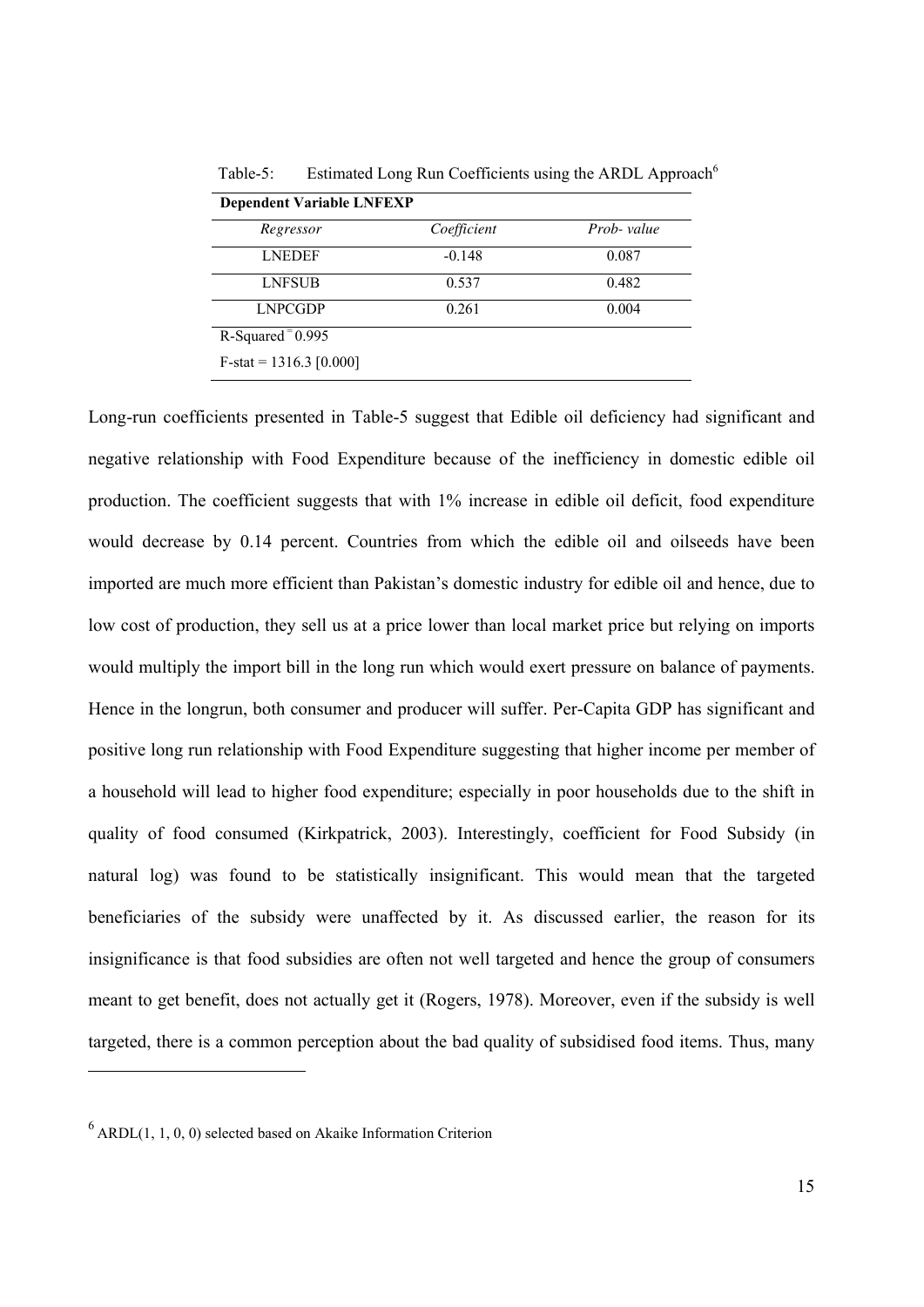of the consumers are hesitant about subsidised food and hence the food expenditure is not affected by food subsidy programs [Khan, (1982) and Kavand, (2007)].

| Table-6:<br>Error correction Model <sup>7</sup> |             |            |  |  |  |  |
|-------------------------------------------------|-------------|------------|--|--|--|--|
| <b>Dependent Variable ALNFEXP</b>               |             |            |  |  |  |  |
| Regressor                                       | Coefficient | Prob-value |  |  |  |  |
| <b>ALNEDEF</b>                                  | 0.053       | 0.487      |  |  |  |  |
| ΔLNFSUB                                         | 0.098       | 0.197      |  |  |  |  |
| <b>ALNPCGDP</b>                                 | 0.190       | 0.418      |  |  |  |  |
| $ECM(-1)$                                       | $-0.405$    | 0.005      |  |  |  |  |
| R-Squared <sup>8</sup> = $0.5$                  |             |            |  |  |  |  |
| $F-stat = 4.513 [0.003]$                        |             |            |  |  |  |  |

Table-6 compares the significance of exogenous variables and it is evident that all three variables were insignificant suggesting that per capita GDP, Food Subsidy and Edible Oil deficiency does not significantly affect the food expenditure in short run. The relationship between LNPCGDP and LNFEXP was found to be insignificant because of food expenditures have very low income elasticity and they remain unaffected in the short run if income changes. The insignificance of LNEDEF and LNFSUB would suggest that food expenditure remain unaffected in the short run in response to the variance in edible oil deficiency and food subsidy. The estimated lagged error correction term ECMt-1 is negative and highly significant reinsuring the longrun relationship between the variables. The feedback co efficient is -0.405 suggesting that about 0.41% disequilibrium is corrected in the year of short run shock.

 $7$  ARDL(1, 1, 0, 0) selected based on Akaike Information Criterion

<sup>&</sup>lt;sup>8</sup> R-Squared measure refer to the dependent variable ΔLNFEXP and in cases where the error correction model is highly restricted, these measures could become negative.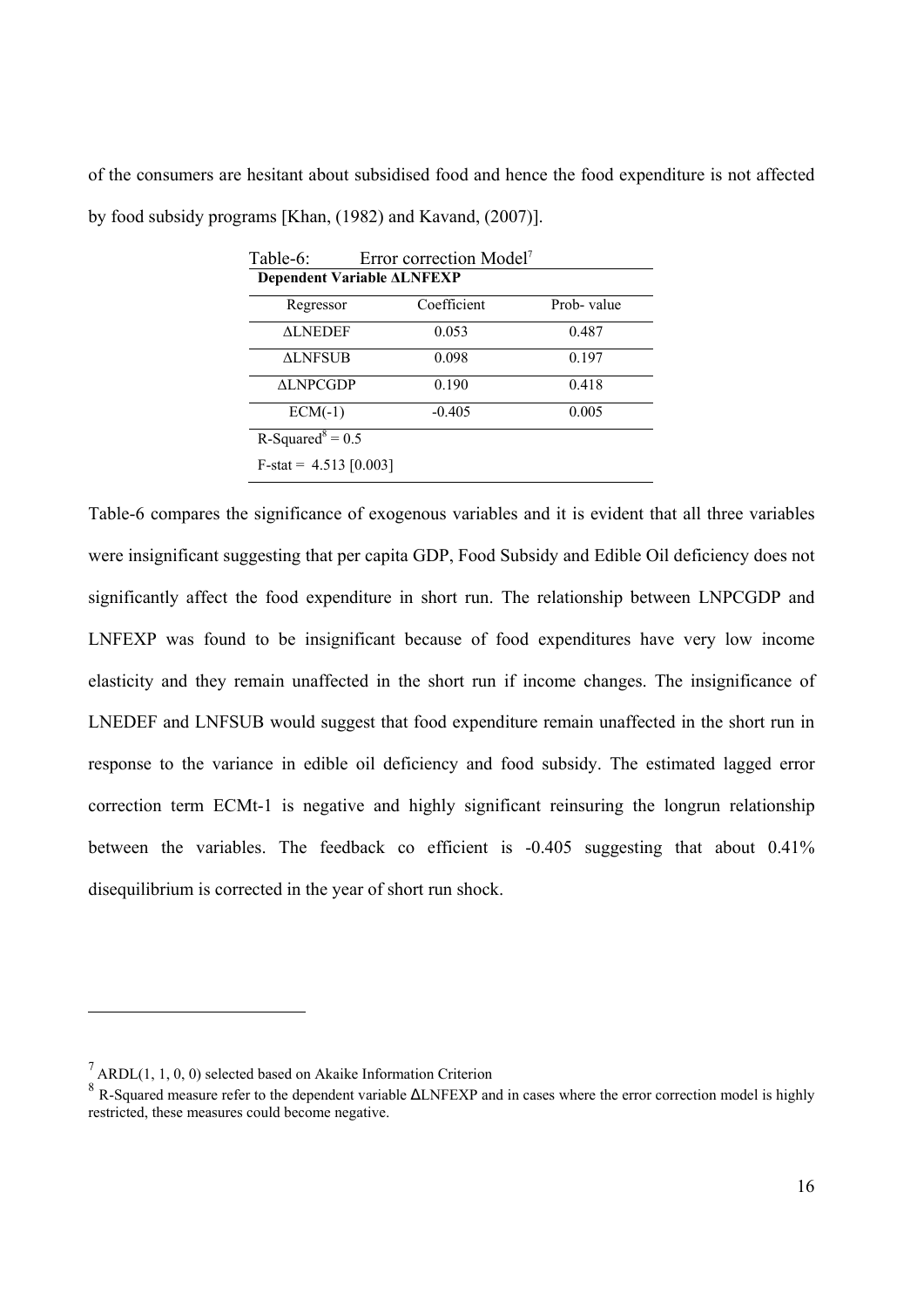# **Co integration results**

| Table-7:          |       | Tests based on Maximal Eigen-value of the stochastic matrix |                    |         |  |
|-------------------|-------|-------------------------------------------------------------|--------------------|---------|--|
| ${\bf H}^{\bf v}$ | $H_1$ | <b>Max Eigen Statistic</b>                                  | 95% Critical Value | p-value |  |
| $r=0$             | $r=1$ | $32.54*$                                                    | 32 11              | 0.0443  |  |
| r<1               | $r=2$ | 19 11                                                       | 25.82              | 0.2976  |  |
| r<2               | $r=3$ | 10.85                                                       | 1938               | 0.5279  |  |
| r<3               | r=∆   | 6 72                                                        | 12.51              | 0.3743  |  |

 Max-eigenvalue test indicates 1 co-integrating eqn(s) at the 0.05 level \* denotes rejection of the hypothesis at the 0.05 level

The results of Johansen Co-Integration test based on Max Eigenvalue reported in Table 7 suggest that there was one co-integrating equation in the model and there was an evidence of long run relationship amongst the variables supporting the ARDL results. Similarly Table-8 presents the results of Johansen test based on Trace Statistics and using this criterion we came to the same conclusion that there is one co-integrating equation, proving that there is a long run relationship amongst the variables.

| Table-8:              | Tests based on Maximal Trace of the stochastic matrix |                        |                    |           |  |
|-----------------------|-------------------------------------------------------|------------------------|--------------------|-----------|--|
| $\mathbf{H}^{\prime}$ |                                                       | <b>Trace Statistic</b> | 95% Critical Value | p-value   |  |
| $r=0$                 | r > 1                                                 | $6924*$                | 63.87              | 0.0165    |  |
| r<1                   | r > 2                                                 | 36.69                  | 42.91              | 0.1820    |  |
| r<2                   | r > 3                                                 | 17.58                  | 25.87              | 0 3 7 2 7 |  |
| r<3                   |                                                       | 5 72                   | 12.51              | 3743      |  |

 Trace test indicates 1 co-integrating eqn(s) at the 0.05 level \* denotes rejection of the hypothesis at the 0.05 level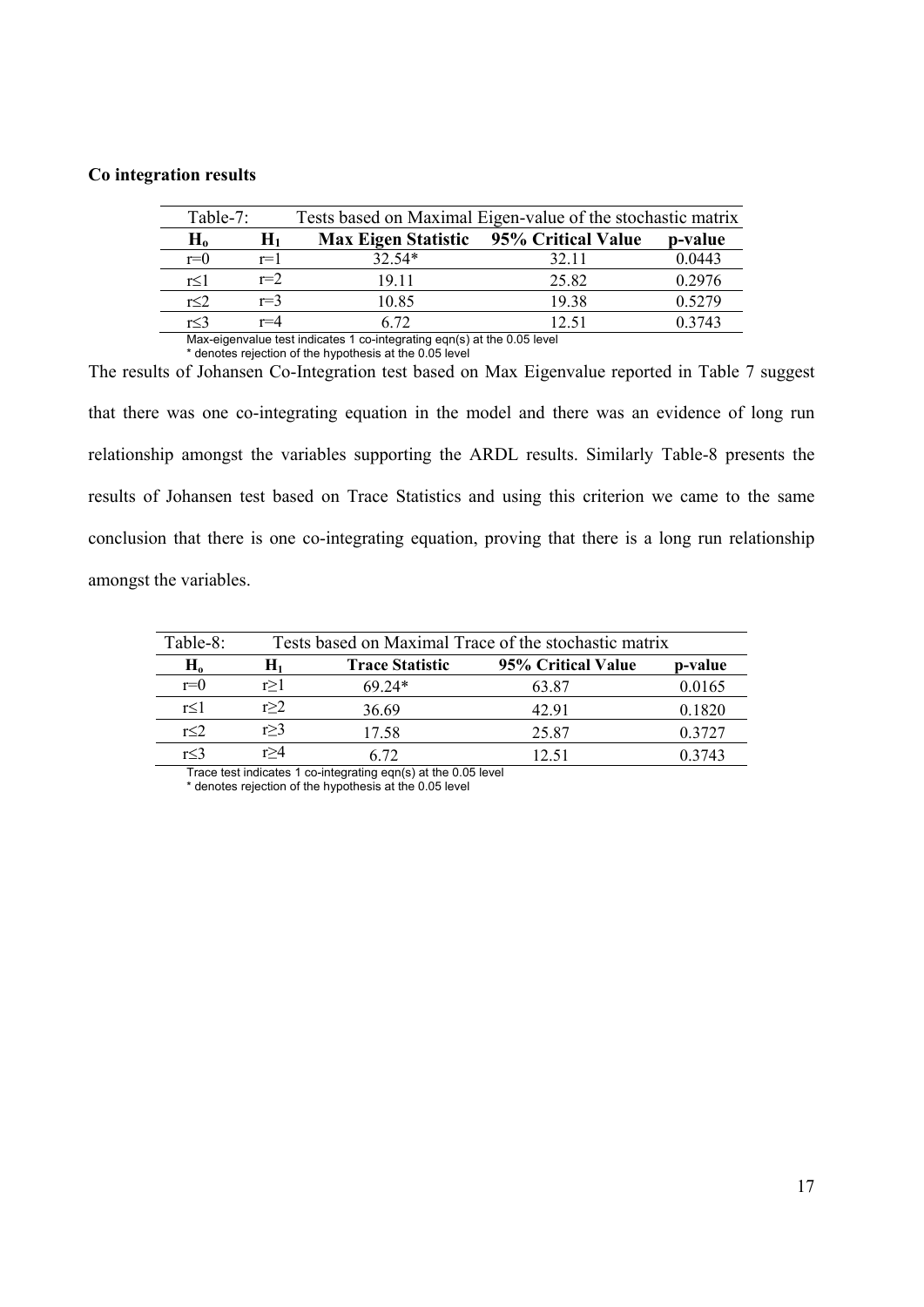#### **Conclusion and Policy Recommendations**

We found that edible oil deficit has negative and significant long run relationship with Food expenditure of a household. The coefficient suggests that with 1% increase in edible oil deficit, food expenditure would decrease by 0.14 percent. The relationship between the per capita GDP and food expenditure is found to be positive and significant with elasticity of 0.261 suggesting that 1 percent increase in per capita GDP will cause food expenditure to increase by 0.26 percent. The relationship between food subsidy and food expenditure is found to be insignificant suggesting that Government's food support programs are not effective, on account of improper targeting; and consumers' perception about quality and accessibility of subsidized food.

Negative relationship between edible oil deficit and food expenditure suggests that edible oil has been produced much more efficiently in the edible oil exporting countries due to which it has been imported at low prices. It seems beneficial for consumers but from long run macroeconomic perspective, imports growing at alarming rate would exert pressure on balance of payment deficit and economy would suffer.

Pakistan needs to exploit its unrealized yield potential in production of oilseed crops. In order to accomplish this effectively the cultivation of individual oil crops should be attached priority on the basis of their oil yields, climatic requirements and consistency with other national objectives. Crops that are used internationally in production of edible oil, are yet to be used in Pakistan, and needs urgent attention in order to deal with the increasing deficit of edible oil. Instead of relying on production of other countries, Pakistan needs to focus on strengthening the domestic production of edible oil and oilseeds.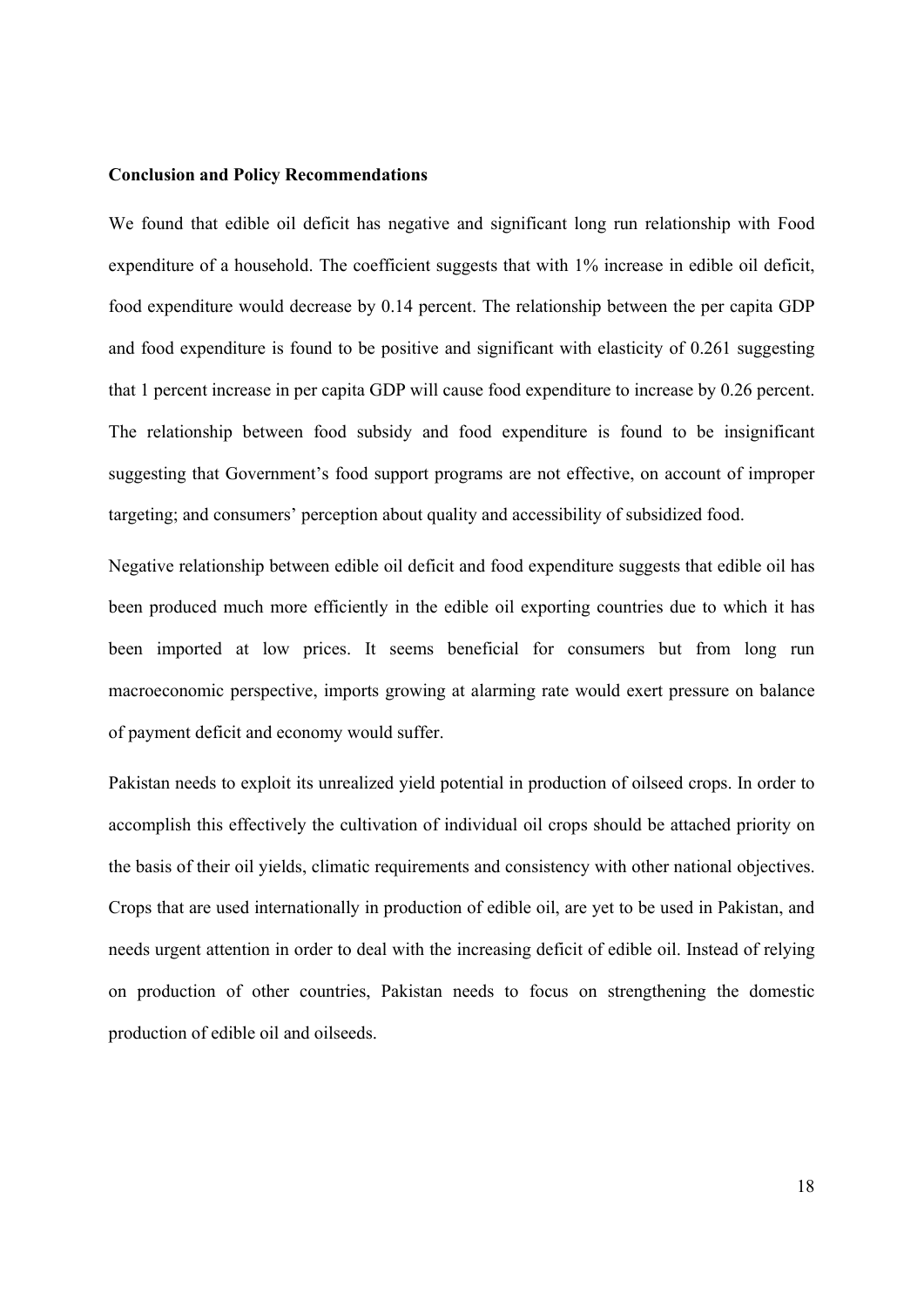There is also a need to encourage the cultivation of non-traditional oil seeds i.e. sunflower, safflower, canola & soyabean. Olive along with other oilseeds crops has bright prospects for becoming the major edible oil source for the country if handled properly (Kakakhel 2008).

The area which are found socially profitable for the cultivation of oil seeds crops should be declared as an "Oil seed Zones". For this purpose there is a need to have an environment and soil research to find out the feasibility of the olive oil cultivation. The Potowar area, has great potential to bring the import burden of the country to meets it edible oils demand. The potential is also found in the Balochistan areas which include Khuzdar, Loralai, Quetta, Pishin, Zhob and Sibi etc (Chaudhry 2008). The weather conditions (high rain falls) in the northern part of the Punjab, and the Hazara area in NWFP are quite suitable for the olive oil cultivations. The policy makers should explore and design a strategic framework for the olive oil cultivations to achieve the economic growth either via government interventions or bringing private investments (Amir 2006).

The efforts of research and teaching are needed to be closely coordinated in order to improve the efficiency in oilseed sector. Comprehensive training programs are required for the education of farmers to understand the new techniques of farming. Farmers should be encouraged to use their land for oilseed cultivation by ensuring the return on it. Pakistan should also improve oil extraction efficiency by reducing wastages, modernization of oil extraction industry and revival of solvent extraction industry through incentives. There is a need to allocate sufficient credit for the purpose of working capital during the harvesting season to these industries.

Another way to increase cultivation of oil seed crops is to attract small farmers with 5 to 12.5 acres of land holding toward cultivation of oilseeds through provision of inputs like seed, fertilizers, irrigation and credit because these farmers have low financial capacity. Awareness is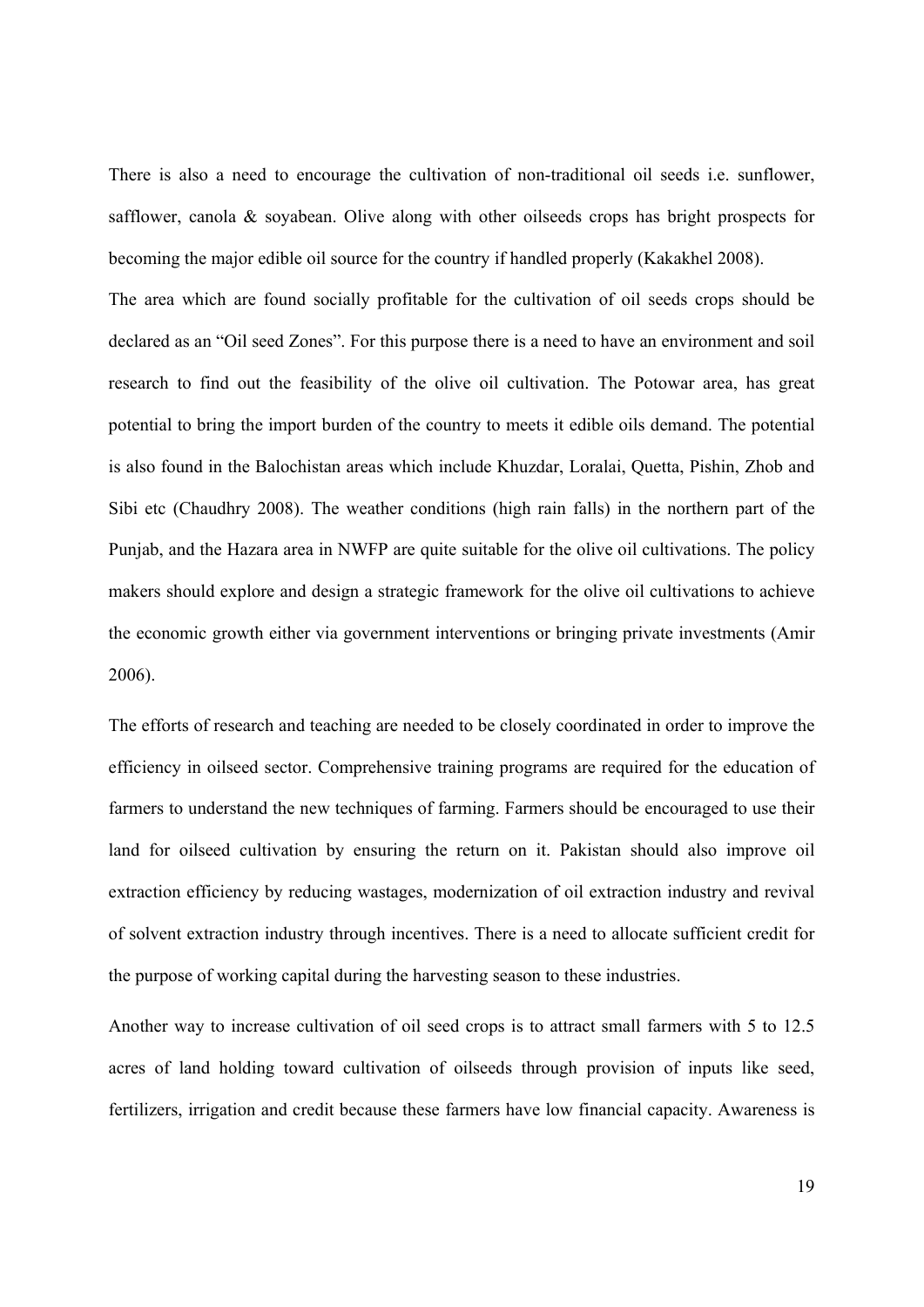needed to be developed in the small farmers in order to encourage them to shift to oilseed crops. Agriculture Policy making should properly involve small farmers and peasants to ensure maximum efficiency and productivity through accurately targeted policies.

Improved management practices are needed to raise production. Per acre yield can be increased by introducing higher yielding hybrids, early maturing hybrids, hybrids resistant to insects, pests and diseases, availability of other inputs such as fertilizers, irrigation etc. and adoption of modern technology.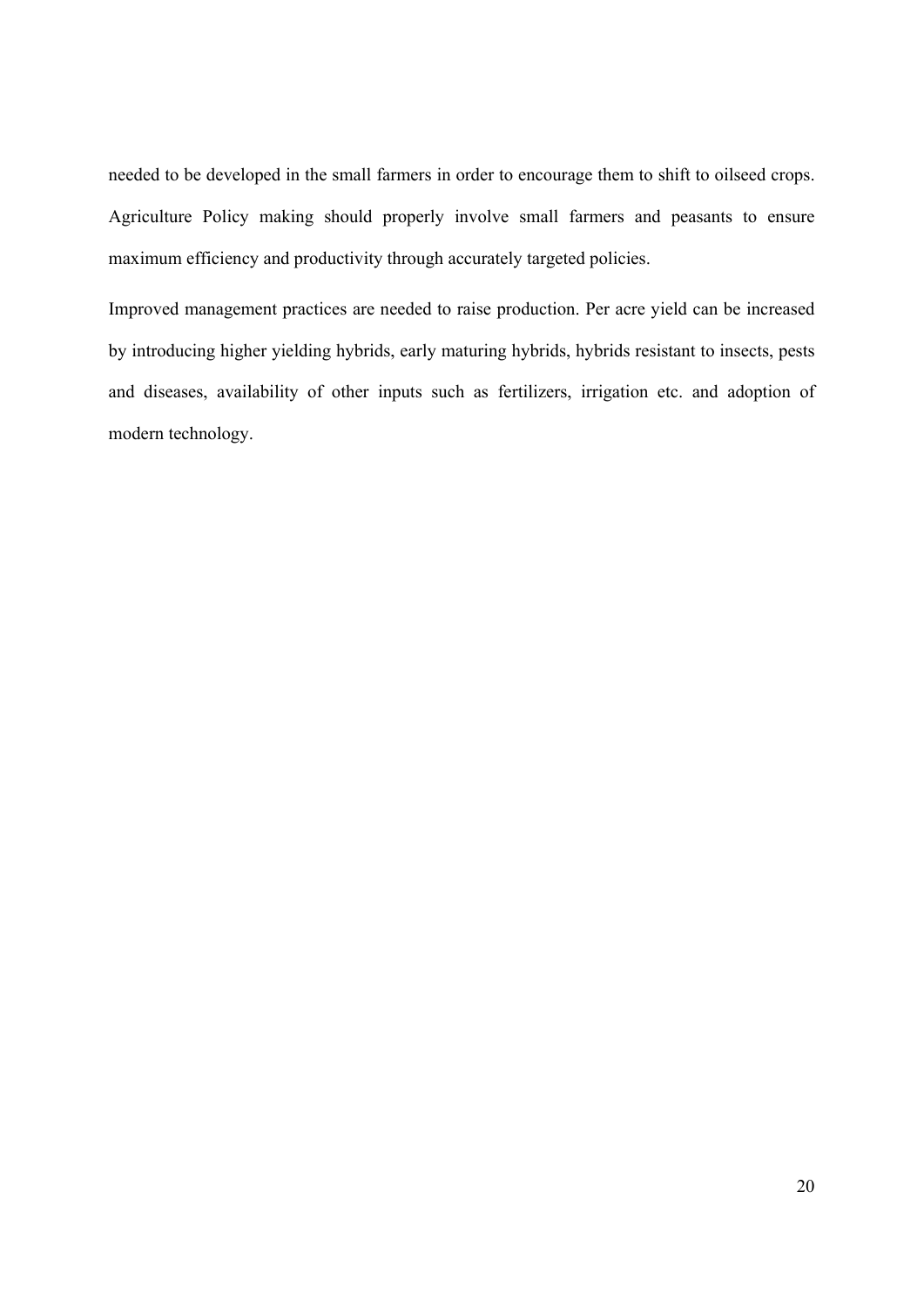# **Bibliography**

# *Books and Articles*

- 1. Alam S.M (2008) "Agrarian Society and High Rise of Food Prices Failure of Government to Curb the Smuggling of Wheat, Sugar and Pulses" The Pakistan and Gulf Economist". Web Access: http://www.pakistaneconomist.com/pagesearch/Search-Engine2008/S.E216.asp
- 2. Andersen. P.P, (1988) "Food Subsidies in Developing Countries: Costs, Benefits, and Policy Options" Published for the International Food Policy Research Institute The Johns Hopkins University Press.
- 3. Chaudhry.M.G, Mahmood.A, Chaudhry G.M, (1998) "Pakistan's Edible Oil Needs and Prospects of Self-Sufficiency" *The Pakistan Development Review,* 37:4 Part II 37-4: 205-216
- 4. Davis. C. G., Moussie M., Dinning J. S. and Christakis G. J. (1983) "Socioeconomic Determinants of Food Expenditure Patterns among Racially Different Low-Income Households:An Empirical Analysis" *Western Journal of Agricultural Economics* December 8(2): 183-196
- 5. Drewnowski A, Popkin BM (1997) "The nutrition transition: new trends in the global diet" *Nutrition Reviews*, 55:31-43.
- 6. Food and Agriculture Organization FAO (2008) "High Food Prices in Pakistan: Impact Assessment and the Way Forward" The UN Inter Agency Assessment Mission FAO/UNDP/UNESCO/UNICEF/WFP/WHO Ministry of Food, Agriculture and Livestock Government of Pakistan Web Access: http://www.who.int/nutrition/topics/3\_foodconsumption/en/index3.html
- 7. Farrar, Curtia (2000) "A Review of Food Subsidy Research at IFPRI" Impact Assessment Discussion Paper No. 12 Web Access: http://www.ifpri.org/impact/iadp12.pdf
- 8. Gale, Fred (2006) "Food Expenditure by China's High-Income Households" Journal of Food Distribution Research 37 (1) pp 7-13 http://purl.umn.edu/8567
- 9. Government of Pakistan, Agriculture Statistics of Pakistan, Ministry of Agriculture (Various Issues)
- 10. Government of Pakistan, Economic Survey of Pakistan (Various Issues)
- 11. Gutner. Tammi (1999) "The Political Economy of Food Subsidy Reform in Egypt" Fcnd Discussion Paper No. 77 Food Consumption and Nutrition Division, International Food Policy Research Institute
- 12. Horton S, Campbell C (1990) "Do the poor pay more for food?" Food Market Commentary 1990; 11: 33–9.
- 13. Johansen S., Juselius K., (1990) Maximum Likelihood Estimation and Inference on Cointegration – with applications to the demand for money, Oxford bulletin of economics and statistics, 52, 2, pp. 169-210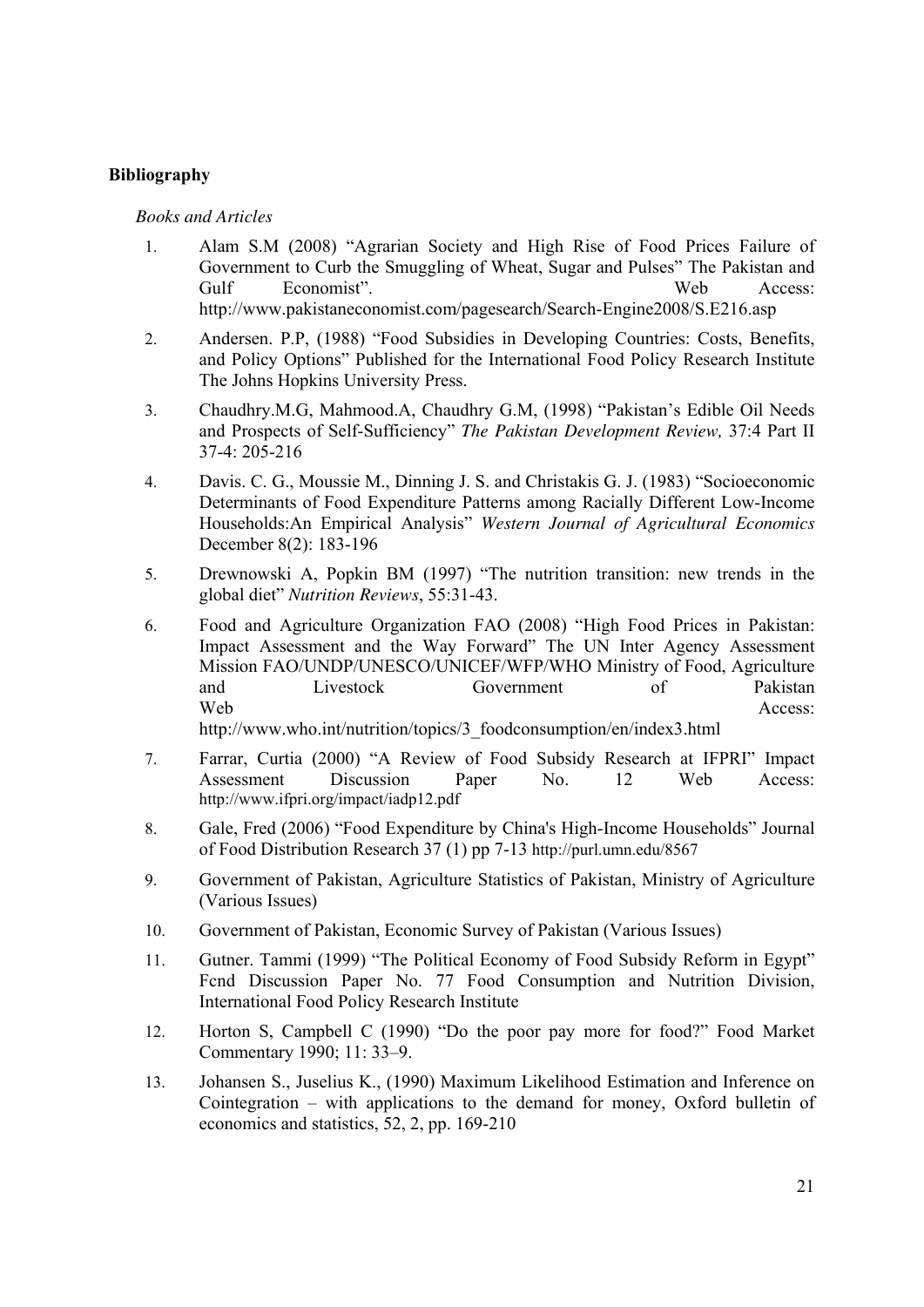- 14. Johansen, S., (1988) "Statistical Analysis of Cointegration Vectors," Journal of Economic Dynamics and Control, Vol. 12 pp. 231-54.
- 15. Khan, R.A (1982) "Issues of Food Distribution in Pakistan" Staff Paper, Pakistan Agricultural Research Council.
- 16. Kirkpatrick. Sharon, Tarasuk. Valerie (2003) "The relationship between low income and household food expenditure patterns in Canada" Public Health Nutrition: 6(6), 589–597
- 17. Memon M.H, Baig W.S, Ali, M (2008) "Causal Relationship Between Exports and Agricultural GDP in Pakistan" http://mnra ub uni-Agricultural GDP in Pakistan" http://mpra.ub.unimuenchen.de/11845/1/MPRA\_paper\_11845.pdf
- 18. Pesaran M. H., & Shin, Y. (1995, 1998) "An Autoregressive Distributed Lag Modelling Approach to Cointegration Analysis" DAE Working Paper No. 9514
- 19. Pesaran, M. H., & Pesaran, B. (1997) Working with Microfit 4.0: Interactive Econometric Analysis", Oxford: Oxford University Press
- 20. Pesaran, M. H., Shin, Y., & Smith, R. J. (2001) "Bounds Testing Approaches to the Analysis of Level Relationships, Journal of Applied Econometrics, 16, 289-326
- 21. Petrovici.D.A, Ritsom.C (2000) "Food consumption patterns in Romania" British Food Journal, Vol. 102 No. 4, pp. 290-307.
- 22. Phillips, P.C. and Perron, P. (1988) Testing for a unit root in a time series regression, Biometrica, 75, 335-346.
- 23. Rogers, Beatrice. (1978) "Consumer Food Price Subsidies and Subsidized Food Distribution Systems in Pakistan" International Nutrition Planning Program Discussion Paper 13. Cambridge: Massachusetts Institute of Technology.
- 24. Shivakumar.K.M., Kombairaju.S. and Chandrasekaran.M. (2007) "Trade Policy Analysis of Edible Oil Imports of India under CGE framework" Department of Agricultural Economics, Tamil Nadu Agricultural University, Coimbatore – 641003, India
- 25. U.S. Census Bureau (2008) Web Access: http://www.census.gov/cgibin/ipc/idbrank.pl
- 26. World Bank (1999) "Consumer Food Subsidy Programs in the MENA Region" REPORT NO. 19561-MNA, Human Development Group, Middle East and North Africa Region

# *Magazines*

27. Memon M.H (2008) "International Trade Theories on FDI Still at an Infancy Stage" The Pakistan and Gulf Economist. Web Access: http://www.pakistaneconomist.com/pagesearch/Search-Engine2008/S.E793.asp

#### *Newspapers*

28. Dawn (2008) "Revamping of food subsidy plan proposed" Web Access: http://www.dawn.com/2008/04/01/ebr1.htm